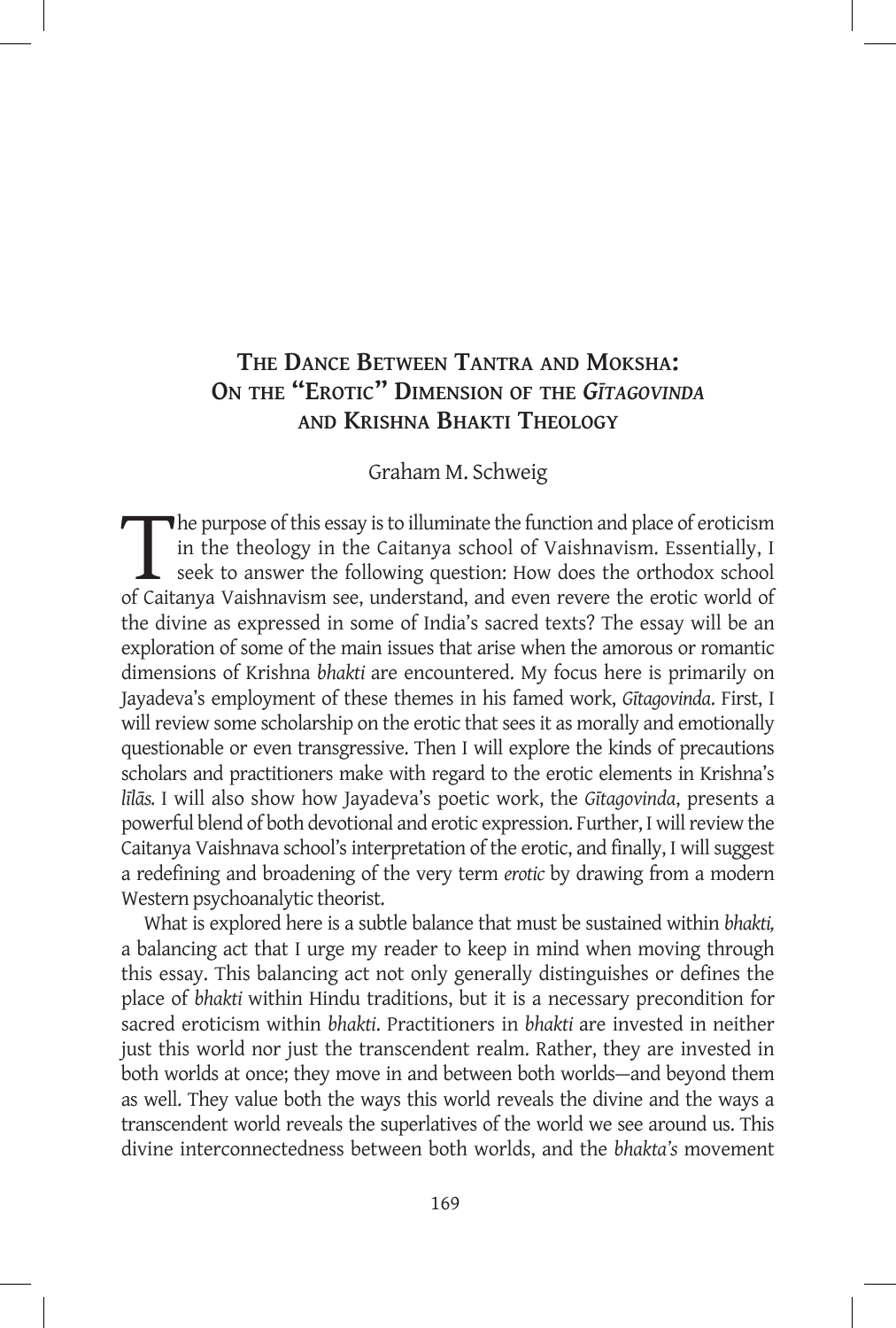between and beyond them, forms the necessary metaphysical foundation for understanding a sacred eroticism.

Without sustaining this delicate balance within *bhakti,* a major shift away from its essence occurs. When *bhakti* becomes something that brings too much of the divine into this world, when practitioners identify themselves as the divine to the point that they ritually imitate the erotic acts of the divine, it becomes dangerously close to *tantra,* as seen in the Sahajiyā approach to the erotic. And yet when *bhakti* becomes something that is overly invested in another world, or in a transcendent level of reality into which one is to escape, when asceticism become unrelated to the life of the heart and is valued above all else, *bhakti* is undermined. When there is a nihilistic denial of this world in which nothing is valued and love is something that is only transcendent and virtually unreachable, it becomes dangerously close to traditions that emphasize the selfish pursuit of *mokṣa.* Without sustaining this delicate tension between *tantra*  and *mokṣa,* the understanding of the erotic becomes either something pursued excessively or something avoided or denied. In either case, *bhakti* is lost.1 Thus, *bhakti* is a specific "dance" between the two, because it selectively employs elements contained within the visions of each, and sustains a delicate balance between the two.

## *The Erotic as Emotionally and Morally Transgressive*

The "erotic" has a central place and function within Krishna *bhakti* theology. The orthodox tradition of the Caitanya school of Vaishnavism recognizes the romantic, the amorous, and even the erotic at the very center of its divine revelation, and it is considered the highest and most sacred part of it. Esoteric depictions and descriptions of the exchanges between Krishna as the supreme masculine divinity and his beloved Vraja Gopikās and/or the superlative Vraja Gopikā, Rādhā, as the supreme feminine divinity, are found in poetic and dramatic literature filled with erotic imagery and a highly charged erotic mood. These romantic or erotic narratives are declared by sacred texts and the traditions following them as *līlā* or divine acts*.* Moreover, the vision of the amorous divine, engaging passionate or even sexual imagery, is developed and endlessly celebrated in poetry, drama, music, and art over many centuries. This erotically charged theological and poetic expression is especially, and perhaps most vividly demonstrable, in Jayadeva's great poem, the *Gītagovinda.* 

However, the presence of the amorous or erotic dimensions of Krishna's divinity has been troublesome and challenging to persons outside of the tradition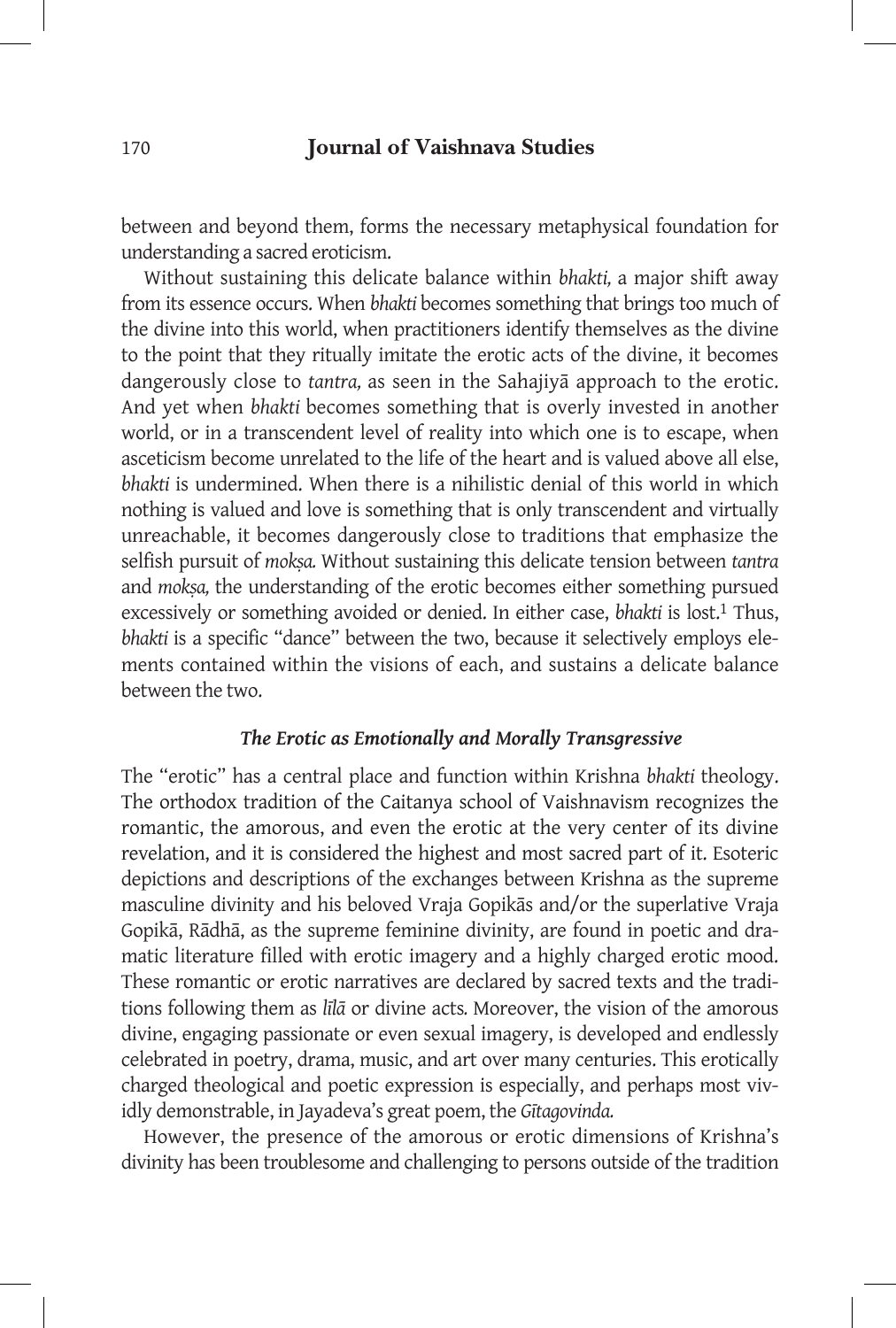over the past century. It is something challenging even to those on the inside of the tradition. Indeed, my own work on the specific *līlā* of Krishna's interactions with the Vraja Gopikās culminating in the famous Rāsa dance has shown that the place of passionate love for Krishna and the specific ethical issues related to it became a concern many centuries ago. Such issues were incorporated as interludes of theological discourse within the *Bhāgavata*'s narration of the story itself, whereas such questions were absent and unaddressed in earlier purāṇic versions of story.2 Furthermore, one detects some hesitation or subtle trepidation on the part of medieval theologians of the Caitanya school and even modern exponents of the tradition in explaining or perhaps even justifying the amorous elements within the tradition's ultimate vision of supreme love.

Almost twenty years ago, David Haberman sought to understand by way of critical inquiry the colonialist influences on the various voices that have criticized what has been considered by Braj Vaishnava traditions to be the most intimate erotic and yet the most precious revelations of Rādhā-Krishna *līlā*. Just prior to Haberman's inquiry, author Krishna Chaitanya published his nonacedemic book in India, entitled, *The Betrayal of Krishna,*3 which speaks from outside of any Vaishnava tradition. Indeed, the author strongly and vehemently condemns the portrayal of Krishna as a divine lover. Haberman identifies what a "betrayal" is for Krishna Caitanya: it is the perception of Krishna as a divine lover in purāṇic description and poetic expression that is a betrayal of Vyāsa's vision of Krishna as he is in the *Bhagavad Gītā*:

Needless to say, Krishna Chaitanya rejects the Krishna of Braj as an illegitimate form of divinity. His purpose for writing the book is to cleanse Krishna of his dirty associations with Braj—and that means most particularly with Radha and restore him to the pristine state of the *Bhagavad-Gita*. The Krishna of the *Gita*, and only the Krishna of the *Gita*, he tells us, "can still save India."4

Haberman further points out that Krishna Chaitanya holds the Gītagovinda of Jayadeva especially responsible for this betrayal. Haberman states, "Jayadeva, the poet of the *Gita-Govinda*, is identified as a major culprit in the betrayal of Krishna. . . . More than any other factor, the downfall of the pure and chaste Krishna had to do with the 'bad luck' of his association with Radha."5 While Haberman lends a very understanding and patient ear to the outside voices that criticize the amorous deity of Krishna, he points out that most of the authors he examines in his study were unaware or do not acknowledge the numerous works of the theologians of the Braj Vaishnava traditions, who produced highly sophisticated theological treatises of Krishna *bhakti.*6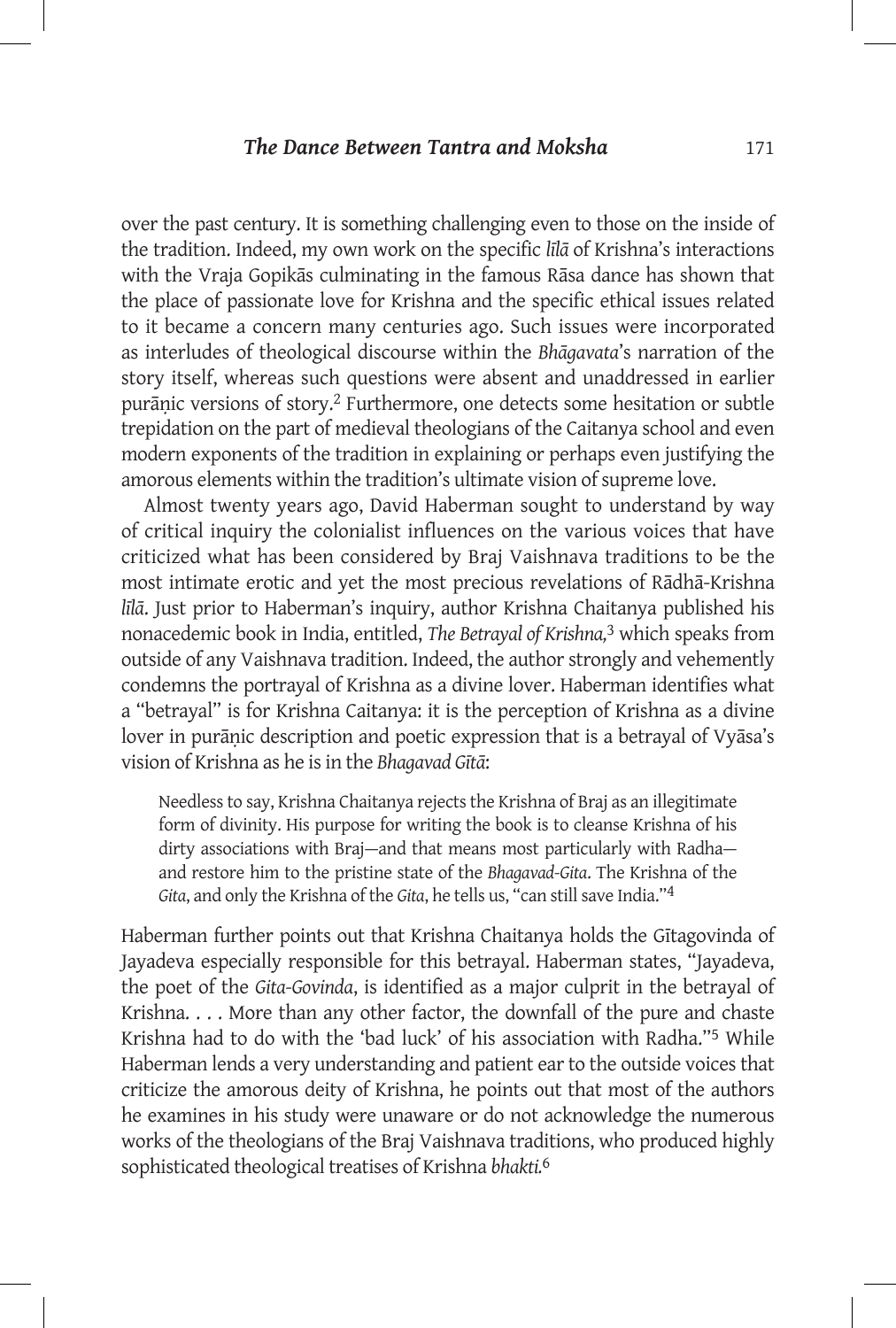The understanding of the erotic elements within Braj Vaishnavism also challenges Western and Indian scholars alike. One of the most important scholars of Caitanya Vaishnava studies, S. K. De, who lived in the past century, expresses well the challenges of interpreting the erotic. Despite his great erudition and indisputed place as the original scholar of the early history and literature of Bengal Vaishnavism, De himself struggles with the meaning and function of eroticism in the theology of the Caitanya school. De oscillates between an appreciation of the school's cultural contributions, on the one hand, and what he feels are the emotional dangers of its erotic theism, on the other. De understands what he terms positively in one part of his work as "ecstatic religious emotion," and yet elsewhere in his work he considers it to be a "psychological and ethical aberration." He claims that such aberrations find their source within the school's erotic allusions and imagery:

All this has been severely condemned by some critics as an emasculated ritual of emotional debauchery; but without going so far, it should be admitted that the intimate subtilizing of erotic details, however mystically transfigured, is bound to be characterised as a psychological and ethical aberration rather than as a healthy ennobling religious mood.7

Clearly, De is troubled by the erotic element in Vaishnava theology. De's conviction is that "there can be little doubt that eroticism as a devotional principle is perilously liable to religious and moral excess."8 De is appreciative of the morally upright orthodox tradition of Caitanya, but he questions the potential imitative response to such an erotic theology:

. . . the danger comes not so much from erotic portrayal of the divine sport, which may be (but is not) symbolically understood, as from the excess of exclusive emotional strain involved in the imaginative experience of the erotic sentiment, and from actual practice of erotic situations as a religious rite.<sup>9</sup>

Undoubtedly De refers here to the heterodox Sahajiyā traditions, with which he was undoubtedly familiar as both a scholar and as a Bengali citizen himself.

De's concern is understandable in light of the practices of several unorthodox Bengali sects such as the so-called Sahajiyā Vaishnavas, which often include sexual rituals that also engage erotic images. Such heterodox traditions practice sexual reenactments of Rādhā-Krishna *līlā*, thus applying the textual images of the erotic in a way that is unthinkable by the orthodox school.10 Although De acknowledges that Caitanya himself "held to an ascetic type of morality and expressed strict views regarding sexual relationship,"11 he expresses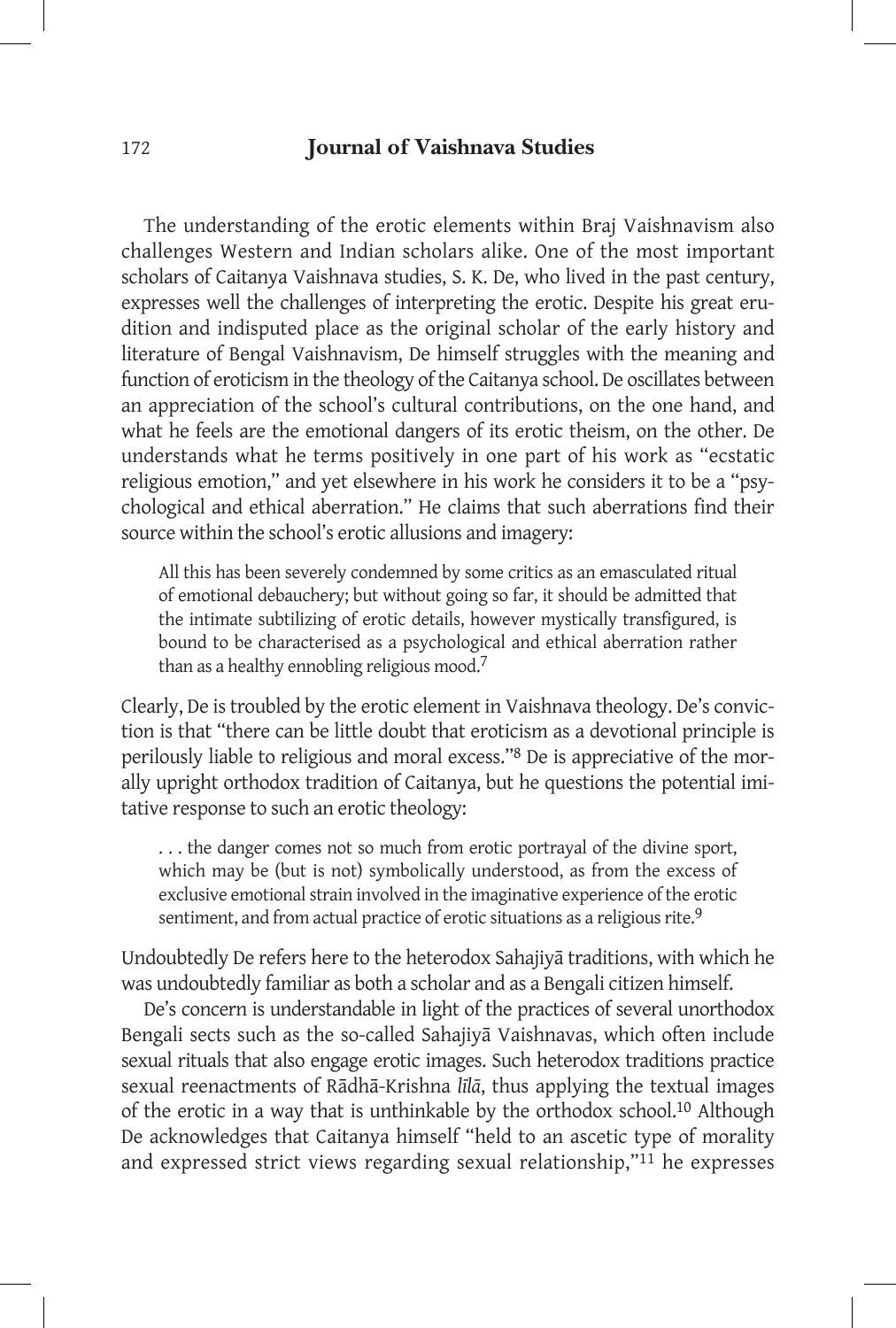apprehension about the Caitanya school's ideals. While De states that he does not intend to condemn the tradition for all of its dangers, religious or psychological, and while he admits that "it is not always true that religious rapture, however erotically inclined, leads to moral default," he nonetheless expresses grave doubts about the dangers of such a religion.

At times, De demonstrates that he is not uncomfortable with amorous imagery. However, he expresses frustration that he cannot interpret this imagery exclusively as religious symbolism, because, as he states in the following, the tradition does not accept this:

If this were only a symbol or allegory of the soul's longing for the divine lover, it would be a legitimate use of erotic imagery and erotic impulse in theservice of religious symbolism. But the works of the sect make it quite clear that the erotic contemplation is not merely symbolical or figurative but, as we have said, vivid and literal.<sup>12</sup>

Yet De also recognizes the purpose or the desired effect of this "erotic imagery" when he states that "the utter self-abandonment of the Gopis, the romantic love of the mistress for her lover, becomes the accepted symbol of the soul's longing for God; and the vivid realization of the eternal sports of Krsna in an imaginative Vṛndāvana is supposed to lead to a passionate love and devotion for the deity."13 Thus, De represents well the ambivalence and tension in the intellectual realm toward this tradition's most treasured revelation of divine love, as well as a degree of understanding of it.

#### *Expressed Precautions Regarding the Erotic*

Scholars and Vaishnava practitioners alike have cautioned readers to understand and interpret the erotic passages of Rādhā-Krishna *līlā* correctly. Vaishnavas speak about cultivating the *bhakti* practice to such a degree as to prepare and qualify one for reading such *līlās*. 14 A. K. Majumdar acknowledges the difficulty of interpreting the erotic imagery connected with Krishna and the Gopīs when he states that, "The most well-known episode of the Bh.P. is the *Rāsa-līlā*  described in the tenth canto. It is also the most misunderstood episode."15 Indeed, scholars and general readers of the Rāsa Līlā have been at times confounded as to how to understand the Līlā as a religious text because of its erotic tenor. Some scholars are without the ambivalency that we find in De's view. Majumdar, for example, states that the Rāsa Līlā "describes in poetic terms the ultimate state to which love for God can lead His devotee. Arriving at that stage of supreme bliss he sheds all egotism. There is no demand, no expectation, no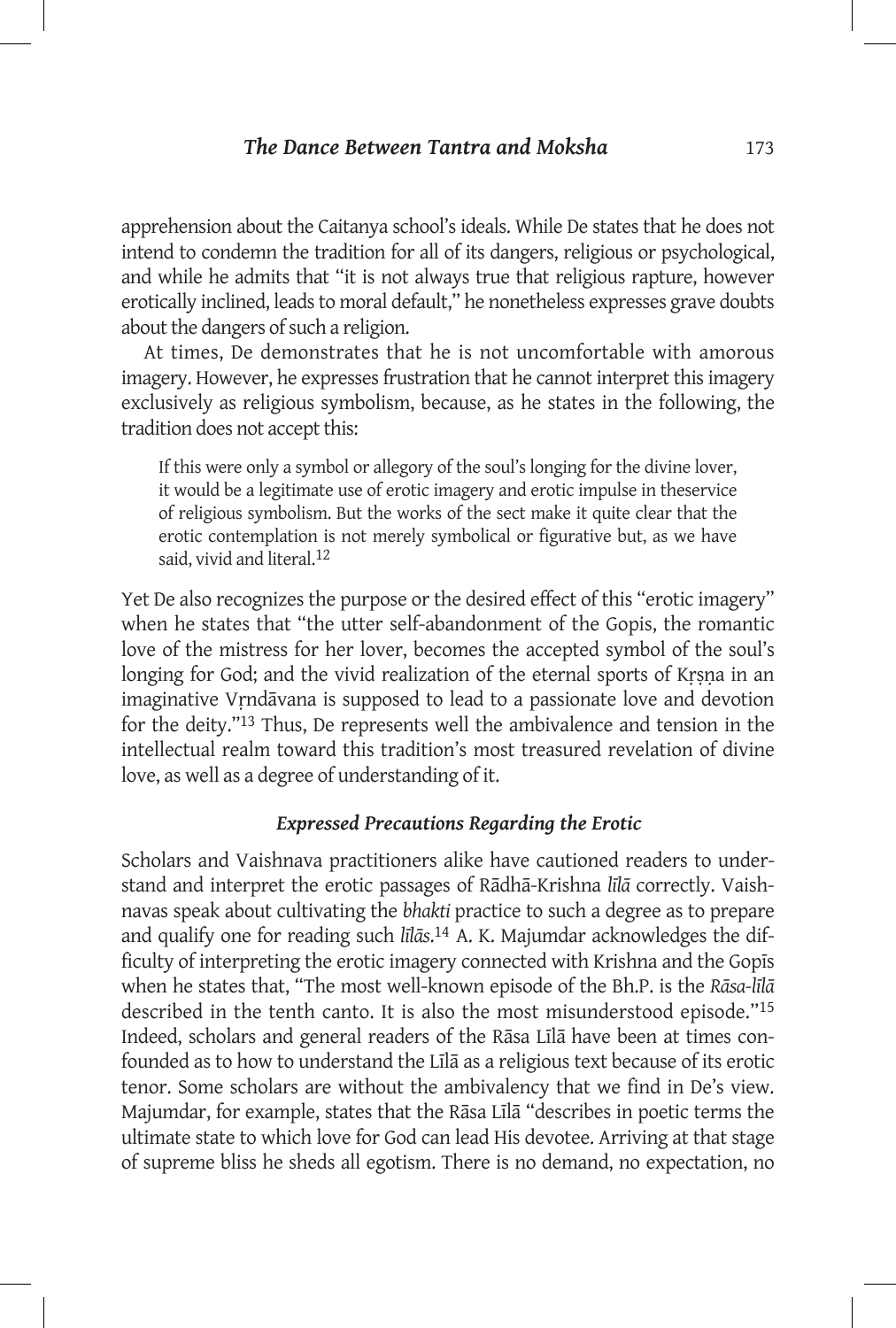acceptance: only love . . ."16 Here Majumdar acknowledges the theopoetic and psychological aspects of the erotic.

Only a few years after De published his comprehensive work on the Bengal school of Vaishnavism, his Bengali contemporary A. C. Bhaktivedanta Swami Prabhupāda (1896-1977), a modern exponent of Caitanya Vaishnavism, took the teachings and practices of the sect throughout the globe, and this included the worship of Rādhā and Krishna as the very focal point of most of the temples that he and his disciples established. In his writings, Prabhupāda expresses grave concern that the confidential acts, *līlās,* of Krishna and the Gopīs not be misunderstood or mistaken as something worldly. He presents the more intimate Tenth Book of the *Bhāgavata,* in which some erotic imagery can be found, to a modern world experiencing far more wide-spread promiscuity than that of the traditional Indian culture out of which he came; yet, he also clearly takes a position on the Sahajiyā practices found within Bengal itself.

Prabhupāda makes the claim that such intimate, confidential information about the divine should be transmitted by a spiritually qualified teacher from within the Vaishnava *paramparā*, and should be received by the spiritually qualified and more advanced *bhakta*, as well as understood and realized in light of the theological doctrine as a whole. He goes so far as to say that any outsider who misinterprets the confidential knowledge of the *Bhāgavata* as worldly should not have access to this literature.17 In relation to the Rāsa Līlā passage itself, he expresses concern that outsiders not misinterpret it, for such misinterpretation, he warns, leads a person to hell:

The activities of Krsna are not ordinary but divine. If we can understand this, we immediately become liberated. We need only understand the pastimes of Kṛṣṇa with the *gopīs.* These pastimes are not ordinary. In the material world, a young man wants to dance with many young girls, but Kṛṣṇa's dancing with the *gopīs* is different. Because people cannot understand Kṛṣṇa, when they hear about Kṛṣṇa's dancing with the *gopīs*, they take this as some kind of concession, and say, "Now let us dance with young girls." In this way they go to hell. Therefore we have to learn from the proper person about Kṛṣṇa's activities. We should not immediately try to understand Kṛṣṇa's dealings with the *gopīs,* for they are very confidential.18

From the above passage, it is clear that Prabhupāda shares some of the same concerns that De had. However, he is a practitioner on the path who insists that the story of Krishna and the Gopīs is the highest revelation of divine love, and that this love must be understood and realized in the correct way. We must ask, then, what is the correct vision of the Rāsa Līlā story or the love of Rādhā and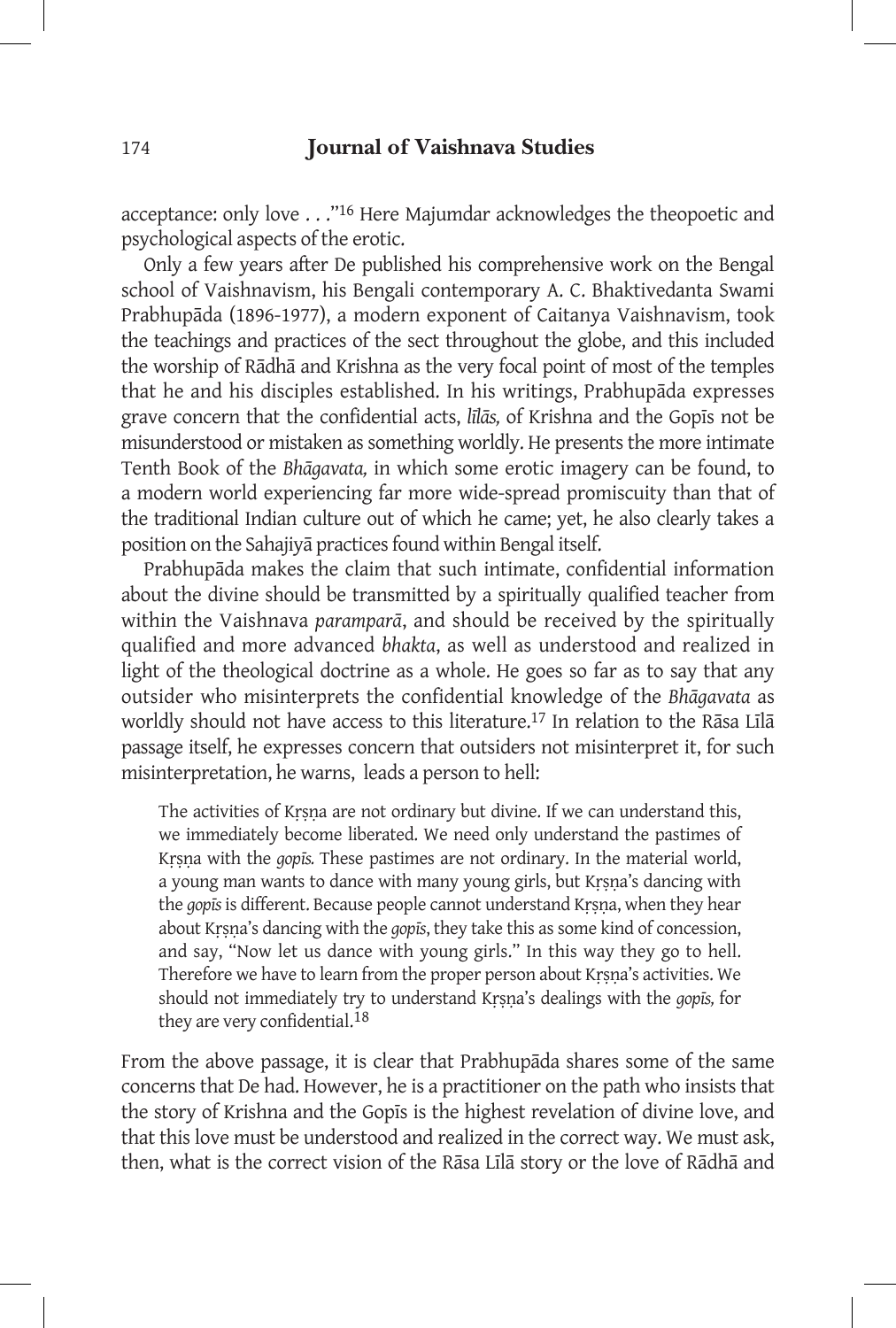Krishna for this school? Let us now review how scholars on the tradition positively interpret the esoteric nature of works on divine love and eroticism.

Lee Siegel explores "the meanings of love" in his extensive study of the *Gītagovinda*. 19 He states that the text is not an allegorical work even though it has been interpreted allegorically by many in the West. It has been compared to the biblical *Song of Solomon*, the latter as an often allegorically understood text. Many try, as Siegel shows, to "explain away" the erotic tenor of the text:

. . . in Indian traditions, there is a little basis for an analogy between the 'soul' and the lover. The 'transports of sensual love' could however, in the Krsnaite tradition, have a 'mystical religious sense', but not in the same way as the *Song of Songs* has in the Judeo-Christian exegetical tradition. Kṛṣṇa, as the personal God, was considered by medieval Vaiṣṇavas higher than Brahman precisely because Kṛṣṇa, unlike Brahman, could be loved. Kṛṣṇa does not 'stand for' the Absolute, as the bridegroom 'stands for' Jahweh, God, or Christ; Kṛṣṇa is not an allegorical *potentia animae*—the cowherd lover *is* God.20

Siegel then goes on to illuminate how the erotic longings of Rādhā relate to the *bhakta's* devotional longings, insisting further that the *Gītagovinda* was taken allegorically:

Kṛṣṇa was loved by Rādhā, is loved by her in the *Gītagovinda,* and he should be loved by the *bhakta*—it is loving that makes the person a *bhakta.* Rādhā does not 'stand for' or personify the *bhakta* or his 'soul' in the Bengal Vaiṣṇava teaching but their attitudes are the same; Rādhā's sexual longing for Kṛṣṇa runs parallel to the devotee's religious longing. The *bhakta* places Kṛṣṇa in his heart as Rādhā did. It is *rasa* theory rather than allegory . . . which invests the *Gītagovinda* with its sacred dimension—the *bhakta,* the devotional *rasika,*  tasting the flavour of the poem, experiences the great joy of love, the loving relationship with Kṛṣṇa, in its various phases. The *Gītagovinda* was a favourite text of Caitanya, not because it allegorically described the 'human soul's pilgrimage up the path of glory', not because of any abstract concept, but because it possessed and conveyed the 'sweet sentiment' of love of Kṛṣṇa.21

Clearly, Siegel sheds light on the Caitanya school's vision of divine eroticism when stating that "it is the loving that makes the person a *bhakta.*" To this end, Siegel resonates what Rūpa Gosvāmin himself expresses in the following words:

It is the interactions of true lovers by means of their playful and graceful movements within *līlā* that constitute what is pleasurable, and not necessarily those interactions which occur through their joining together in sexual union this the *rasikas*, or connoisseurs of divine relations, know.22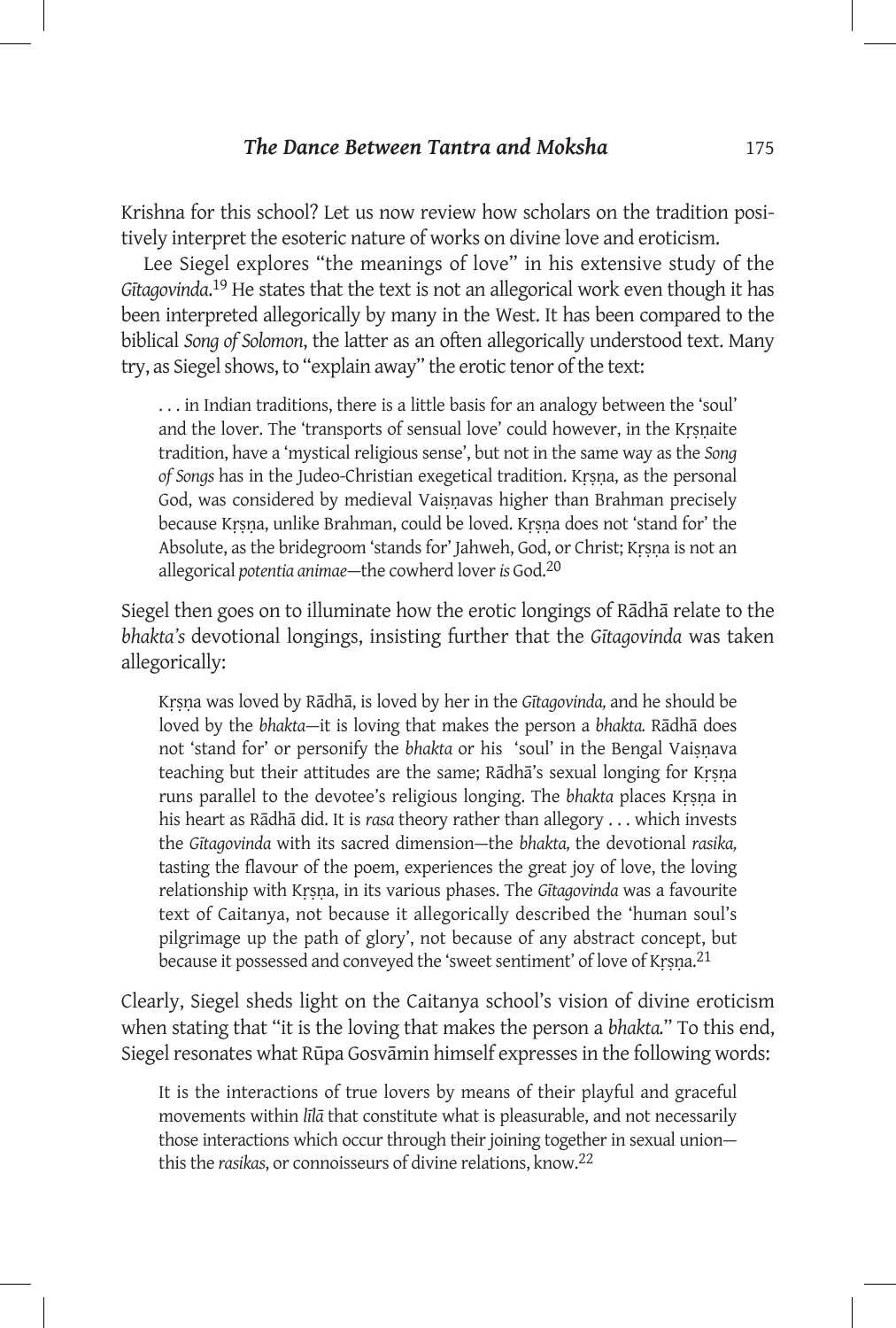While Siegel offsets well any tendency to give Rādhā-Krishna *līlā* any allegorical sense by emphasizing the literal dimension of the sacred world of the *līlā* and the divine figures within it, he goes on to understand further the vision of the Caitanya school. He distinguishes the vision of the Caitanya school from the Sahajiyā vision. Siegel essentially points out that the Sahajiyā vision considers the human form as fully identified with the divine:

The followers of Caitanya insisted that the only sacred love was that which had Krsna as its object; the goal, for a man or a woman, was to long like Rādhā for union with Kṛṣṇa. But in the Sahajiyā school all men were considered embodiments of Kṛṣṇa and all women embodiments of Rādhā; the goal then for a man was realization of himself as Kṛṣṇa together, in love, with a woman whose goal was realization of herself as Rādhā. (190-1)

Siegel quotes Edward C. Dimock saying that ". . . the love between man and woman duplicates, not symbolically but actually, the love between Rādhā and Krishna, the nature of which is transcendent joy."23 Herein lies the difference between the Sahajiyā and Caitanya sects: the former sees the human males and females as "actually" little Rādhās and Krishnas, whereas the latter sees the human males and females as "symbolically" related to the ultimate divine couple, Rādhā and Krishna.24

## *Devotional and Erotic Aspects of the Gītagovinda*

The *Gītagovinda* is one of the most celebrated love poems from Hindu India. It was composed in the twelfth century by the poet Jayadeva, a renowned scholar in the royal court of the Bengali king Maharaja Lakshman Sena. This work of late classical Sanskrit poetry also engages some of the popular and oral poetry of its time, making it the most famous religious lyric of Sanskrit literature. It was written three centuries prior to the appearance of Caitanya in the 15th century, and it presents the sacred love story of Krishna, the supreme divinity, with his beloved consort Rādhā. It is perhaps the most influential work of Rādhā-Krishna poetry.

The *Gītagovinda* is the one of the most emotionally and poetically expressive works from the esoteric literature of the Caitanya school*.* Indeed, it was one of the few texts to which Caitanya would delight listening and one on which he would deeply contemplate, establishing its authority.<sup>25</sup> The poem acknowledges and reflects themes from the *Bhāgavata Purāṇa*'s Rāsa Līlā chapters and shares many of the traits common to Sanskrit *kāvya* love poetry. In particular, the text develops the Krishna-Gopī theme, refers to the *rāsa* dance, and recalls some of the behavior of the Gopīs occuring during the Rāsa Līlā episode. 26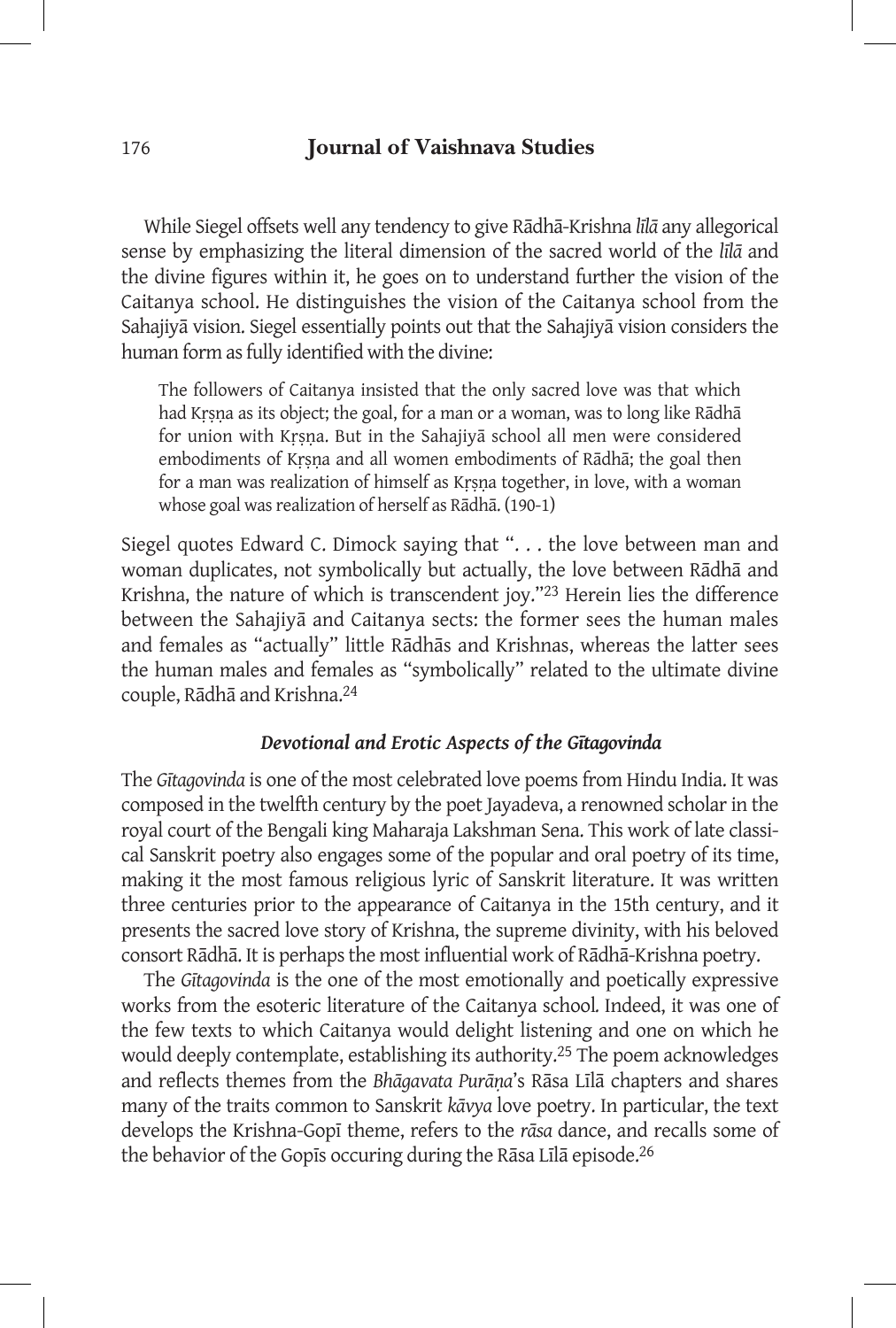The *Gītagovinda* is arranged into twelve chapters or acts, which consist of twenty-four songs. This poem is by far the most popular and influential continuation of an older Puranic theme, the Rāsa Līlā, which focuses on the autumnal romantic play of Krishna and the cowherd maidens of Vraja. The *Gītagovinda* is based on Rāsa Līlā themes that take place some time after the autumnal episode of the purāṇas during the spring season.

The plot of the *Gītagovinda* is deceptively simple, for Jayadeva relies almost entirely upon a network of complexities that arise directly from the psychology of love, rather than the unfolding of external events. At first, we are introduced to Rādhā, craving for Krishna as she searches for him in the forest. When she finds him or imagines him playing with other beautiful cowherd maidens, she leaves in a huff, only to weep in remembrance of the glorious love they had shared in a previous Rāsa Līlā. Krishna famously abandons the other maidens to search for Rādhā, but he is unable to find her in the dense forest. At that point, Rādhā's friend takes up the role of a mediator, going back and forth between them several times to report their avowed love for one another and coordinate a rendezvous. When Krishna finally arrives at Rādhā's sylvan dwelling, she rejects him with scornful words, having convinced herself of his infidelity, and then retreats into an internal state of emotional paralysis for which there seems to be no cure. Even Krishna's best flattery, humor, logic and pitiful supplications all fail. Finally, Rādhā's anger abates on its own, and she agrees to be alone with him. An incredibly explosive festival of erotic bliss ensues, leaving Krishna in a state of utter amazement. Jayadeva concludes the episode with Rādhā happily ordering Krishna to arrange her disheveled hair and decorate her once again with fresh cosmetics.

It is significant that Jayadeva launches his work with a strong initial section of invocational verses, consisting of songs of praise for Krishna's principal *avatāra* forms and many themes from Krishna's *līlās.* This initial focus in Jayadeva's work on the various dimensions of Krishna's powerful identities, acts, and divine might, or *aiśvarya* manifestations of divinity, forms a "frame" within which to enter into the "picture" of *mādhurya* or passionate loving interactions between Rādhā and Krishna. In fact, there are a few verses describing the intimate or more erotic interactions of the divine woven into that initial frame, again, to infuse the erotic acts of the deity with a divine status and intention.27 Also, adding to this initial framing of the work, Jayadeva uses the natural sounds, sights, scents and sensations of Spring, and shows how the passion and torment of love is exhibited through them, as is the practice in conventional Sanskrit love poetry, or *kāvya*.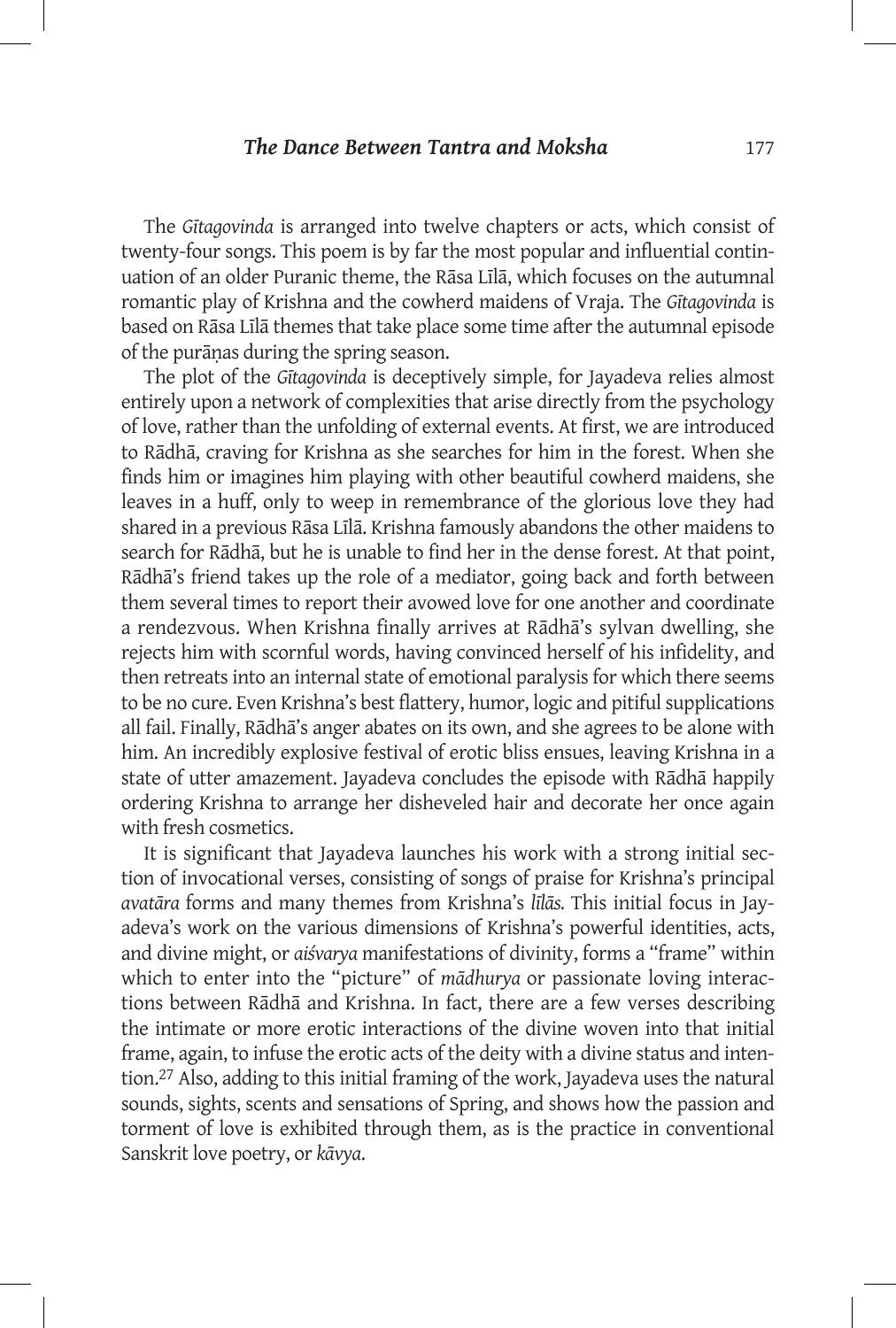Throughout the story, the poet explores a vast range of emotional responses within the two primary dynamics of the "erotic mood" or *śṛṅgāra rasa* within divine love or *premā*: (1) *vipralambha:* the dynamic between two lovers in which the experience of being or feeling apart from one another is dominant; the intense longing of the lover to be closer to the beloved; the state of the lover when feeling so very alone and far away from the beloved (*viraha*); characterized often simply as "separation"; (2) *saṁbhoga:* the dynamic in which the lover experiences the joyful union or reunion with the beloved; the passionate meeting of two lovers; the sexual union of lovers.

The first verse of the *Gītagovinda* immediately establishes the erotic mood or *śṛṅgāra rasa* of the work, and a strong sense of its two primary dynamics of *vipralambha* and *saṁbhoga* within it. As in much fine *kāvya,* the first verse establishes the main players of the whole work as well as the *rasa* of the text. In the following translation of the first verse, I attempt to provide an accurate and faithful translation along with a rendering that is sensitive to the poetic ambiance and *rasika* ethos of the original:

| "Clouds cover the sky;                                    |
|-----------------------------------------------------------|
| the floor of the forest is                                |
| darkened by Tamala trees.                                 |
| Tonight he is fearful-                                    |
| Now, O Rādhā, you must                                    |
| lead him to the forest dwelling!"                         |
| Thus being obedient to joy,                               |
| they move quickly along a path,                           |
| toward a tree deep within a grove-                        |
| Both Rādhā and Mādhava are conquered there,               |
| on the banks of the river Yamuna,                         |
| by the secret ways their divine love plays. <sup>28</sup> |
|                                                           |

The four primary elements of Jayadeva's work are found in the first half of the opening verse, which follow in sequential order: (1) The verse immediately opens with spoken words that reveal the other three elements of the story; (2) words that describe the scenery of the dark night in the forest; (3) words that convey a state of fear on the part of Krishna, the hero of the story, and (4) words which are spoken to the heroine of the story, who is invoked by the name Rādhā.

These spoken words in the first half of the verse convey the state of *vipralambha* in which Rādhā and Krishna find themselves*,* while the second half of the verse describes how they achieve *saṁbhoga.* First Rādhā is apart from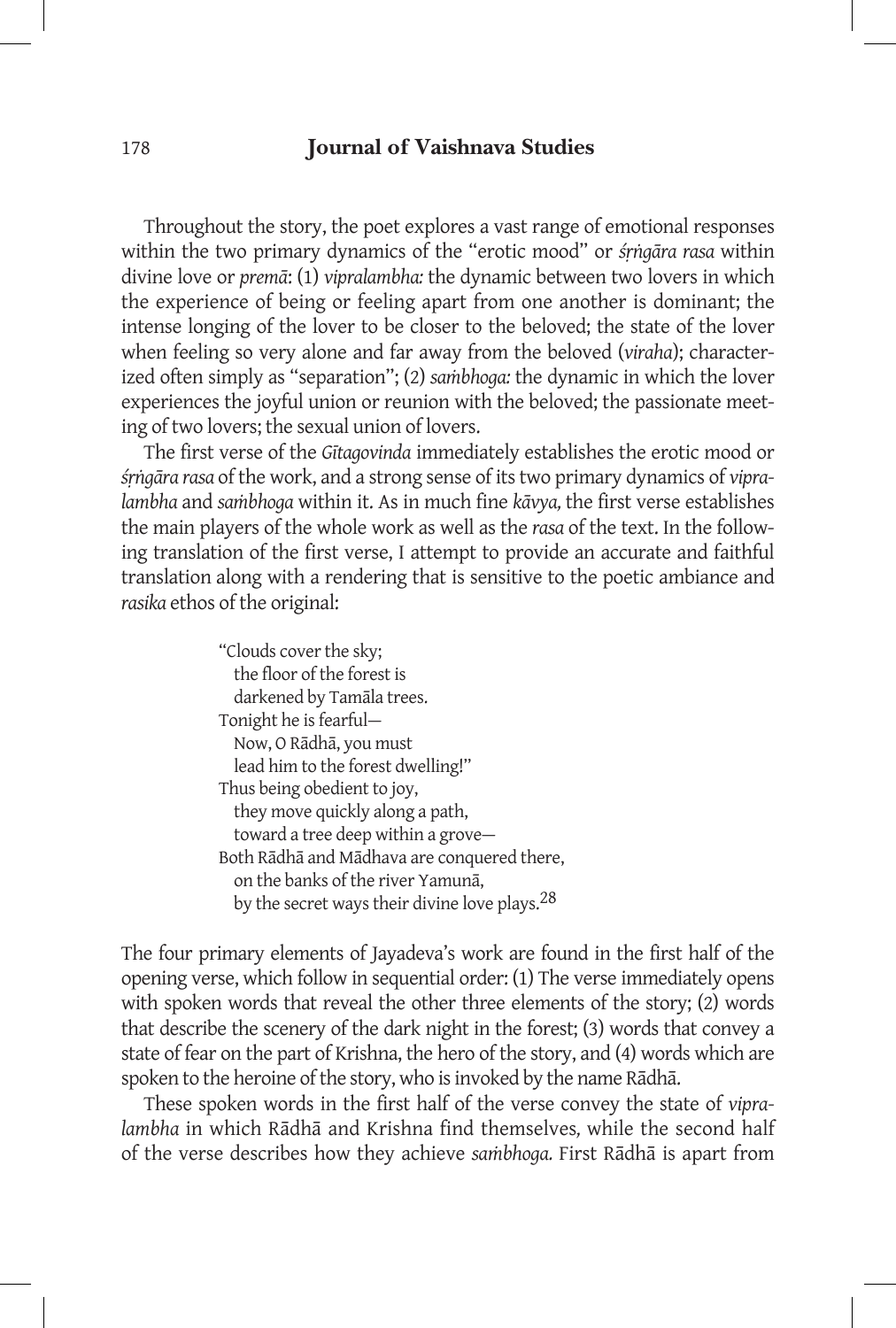Krishna, and she must find him and take him to their forest dwelling. Then, in the third quarter of the verse, we learn that they come together as they find their forest dwelling. Finally, in the fourth quarter of the verse the ultimate state within *śṛṅgāra rasa* is declared: the state in which both Rādhā and Krishna become truly "obedient to joy," and they become "conquered (*jayanti*) by the secret ways their divine love plays (*rahaḥ-kelayaḥ*)" there on the banks of the Yamunā (*yamunā-kūle*). This last quarter verse delivers the ultimate achievement within *saṁbhoga śṛṅgāra,* and delivers a sense of the culmination of the whole poem. Thus Jayadeva's first verse presents the very seed or *bīja* of the poem and all the primary components therein.

A different interpretation of an important element in this powerful first verse, however, can dilute the erotic tone of the work and make incomplete the poet's introduction of the primary components that function throughout the poem's drama. If the spoken words in the first half of the opening verse are attributed to the person of Nanda, the foster father of Krishna, then the reader is deprived of the very prominent, unnamed friend who aids the work's heroine. Instead, this interpretation introduces a personage whose relationship to Krishna has nothing to do with *śṛṅgāra-līlā*. It is the word *nanda* that is at issue here. The word in Sanskrit means "joy" or "happiness." But commentators often take the word *nanda* in this verse to refer to the person Nanda, the name for Krishna's foster father (and therefore so have modern Western scholars who have translated the text). The justification for this identification of *nanda* as a personal name is likely to be informed by the *Brahmavaivarta Purāṇa*, as S. K. De suggests, since it is there that Krishna's foster father Nanda is pictured with Rādhā in her relationship with Krishna.29 Might the understanding of *nanda* as Krishna's foster father be an expression of the tradition's unconscious attempt to soften the erotic tone of Jayadeva's work?

However, my translation of the first verse presented above is a departure from some English translations, indicating an important consideration in maintaining a consistency of *rasa*. While the expressive power of poetry naturally works on many levels and the multivalent meanings should never be limited, my argument for understanding the initial spoken words of the first verse as coming from Rādhā's friend is several-fold. First, it is important to note that nowhere in the *Gītagovinda* is Krishna's foster father involved in the story line of the work.<sup>30</sup> Why would Jayadeva wish to introduce a personage in the first very important seed verse of the work who does not play a major role in the poem's story, or someone who virtually does not appear anywhere else in the text? Secondly, would Nanda be complicitly involved, even knowingly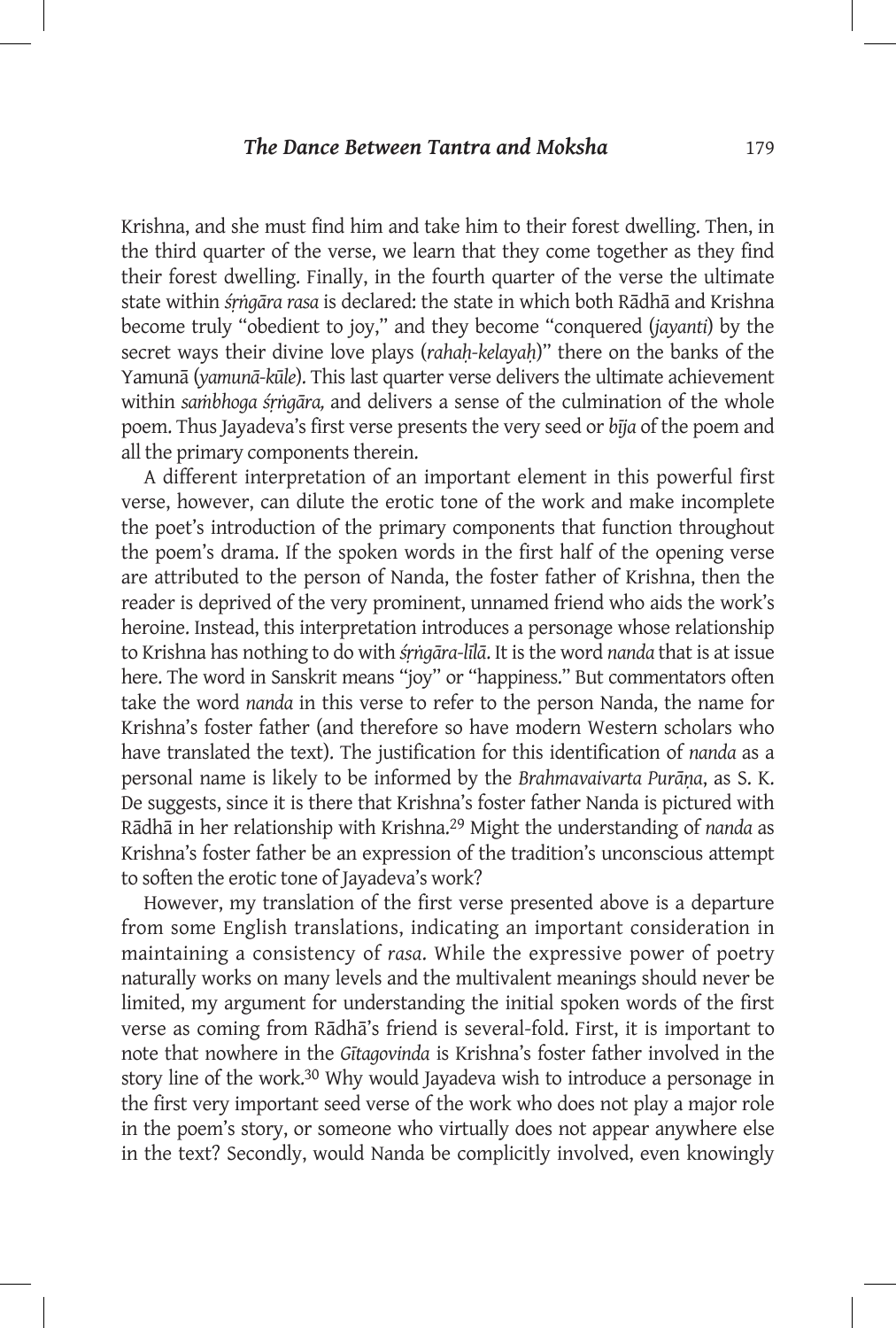or unknowingly, in enabling the *śṛṅgāra-līlā* of Rādhā and Krishna? Even if Jayadeva were to justify his introduction of Nanda only in this one instance because of an inspiration derived from the purāṇic sources, the name's meaning as "joy" makes more sense in the context of the particular verse as well as in the work as a whole. After all, it is this beautiful image of being obedient to joy, or being at joy's command, that both Rādhā and Krishna find one another, as they run off together to find love in a secluded area of the Vraja forest. The way that both the hero and the heroine are overtaken by the joy, or the *nanda* of passionate love, is a powerful expression of the poem's eroticism, and Jayadeva's message to the reader that this is, indeed, the very *rasa* of the whole text. Moreover, this state of joy for both hero and heroine presented in the first verse anticipates and is reinforced by the state of joy spoken of in the refrain occurring in the climactic section of the whole work, in which the passionate interminglings of Rādhā and Krishna are described:

> She saw her passion reach the soul of Hari's mood— The weight of joy strained his face; Love's ghost haunted him. —*Gītagovinda* 11.24-3131

 In order for the first verse to be the *bīja* verse for the whole text, the cowherd maiden who is the intermediary throughout the entire work, communicating between Rādhā and Krishna, would have to be present. It is this voice that brings Rādhā together with Krishna. The importance of this messenger Gopī friend cannot be emphasized enough. Indeed, the soteriological strategy of the *Gītagovinda* lies in the central role of Rādhā's unnamed anonymous friend who provides the reader of the poem with a paradigmatic individual to emulate in deeper realms of devotional meditation. In this respect, Jayadeva's work inspires the techniques of *bhakti-yoga* later developed in great depth by the Caitanya school, who were to appropriate the verses of his *Gītagovinda* to illustrate their ultimate vision in practice and contemplation. Thus, the presence of this female friend of Rādhā who assists her in reuniting with Krishna is a most powerful component that must not go unrecognized at the poem's start, for her presence in the poem's initial verse fulfills its role as the powerful seed for the whole work.

The first verse of the *Gītagovinda,* I would also argue, actually mirrors more the first verse of the *Bhāgavata*'s Rāsa Līlā than it draws from other purāṇic sources, such as the *Brahamavaivarta Purāṇa*. I would even venture to say that Jayadeva drew more inspiration from the *Bhāgavata* than any other source, especially from the exceptional poetic power and eloquence present in the language and story of the Rāsa Līlā Pañcādhyāyī. Although it is beyond the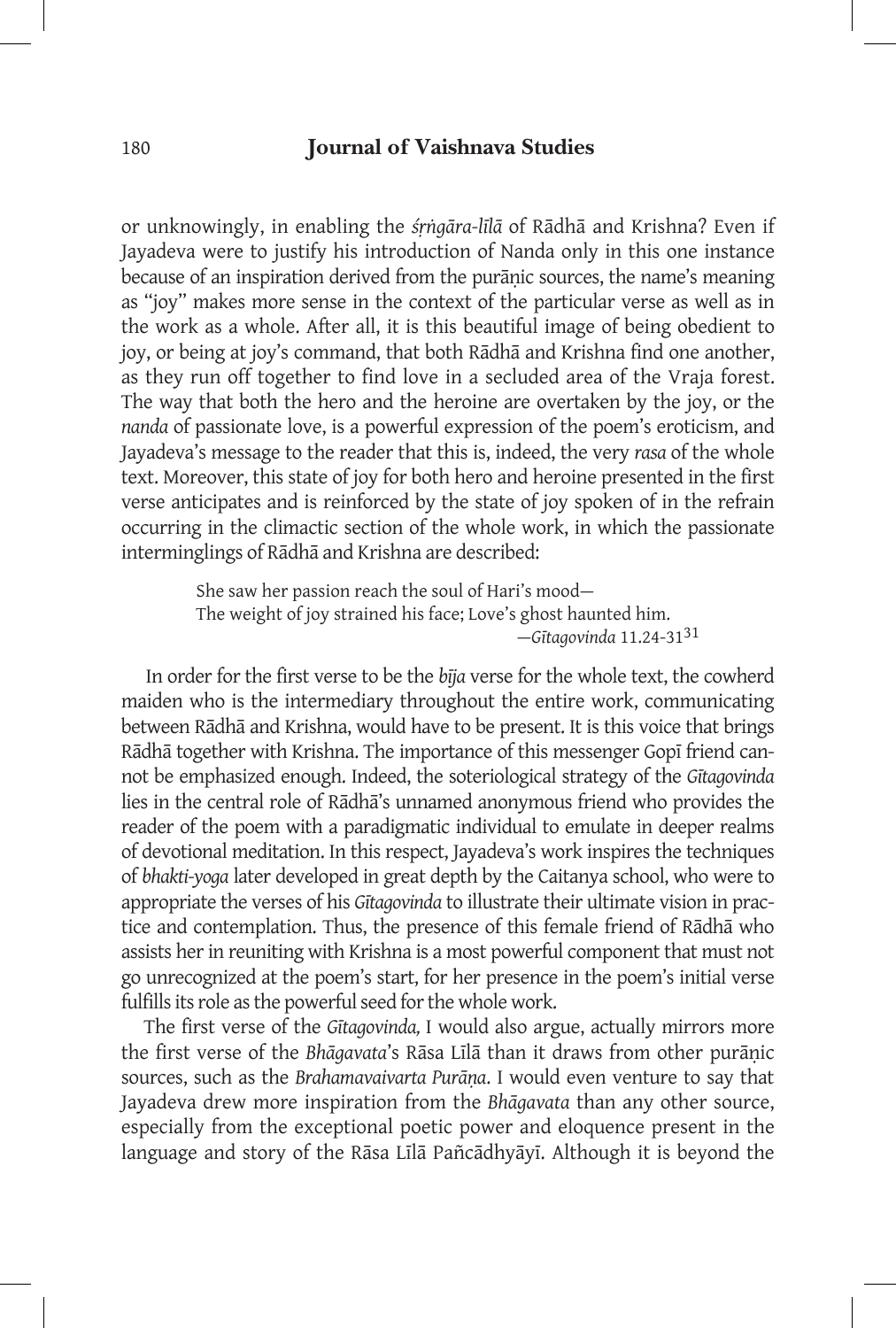scope of this study to demonstrate all the ways that Jayadeva must have drawn from the *Bhāgavata*, let us at least look at the significant first verse of the Rāsa Līlā in comparison to Jayadeva's. I would argue that the elements of the Rāsa Līlā's first verse illuminate further the elements of Jayadeva's first verse:

> Even the Beloved Lord, seeing those nights in autumn filled with blooming jasmine flowers, Turned his mind toward love's delights, fully taking refuge in Yogamāyā's creative powers.32 —*Bhāgavata Purāṇa* 10.29.1

Some of the differences between the two verses, of course, are obvious: the above verse is found in the common purāṇic *anuṣṭubh* meter; while Krishna is not mentioned by name, he is presented as *bhagavān;* and Rādhā is not mentioned, nor is her name present in any of the five chapters, what to speak of the *Bhāgavata* text; furthermore, the verse consists solely of narration without any spoken words; and finally, there is the dramatic mention of Yogamāyā, and in Jayadeva's work the name or term does not appear.

| Element:       | Rāsa Līlā First Verse:                                                                                                         | <b>Gītagovinda First Verse:</b>                                                                                                                                              |
|----------------|--------------------------------------------------------------------------------------------------------------------------------|------------------------------------------------------------------------------------------------------------------------------------------------------------------------------|
| Hero           | Bhagavān (Krishna)                                                                                                             | Mādhava (Krishna)                                                                                                                                                            |
| <b>Scenery</b> | The natural scenery during the<br>autumn season: forest at night<br>decorated with flowers which<br>inspires love in the hero; | The natural scenery (during un-<br>specified season): forest at night<br>with forest floor darkened by<br>Tamāla trees; during which the<br>hero is fearful of losing Rādhā; |
| Heroine(s)     | The Vraja Gopikās: subtlely<br>indicated by complex metaphor<br>w/ imagery in scenery;                                         | Rādhā, the supreme Vraja Gopikā<br>(the most beloved of cowherd<br>maidens, Vraja Gopikās);                                                                                  |
| Agency         | Yogamāyā ("the power of<br>union," which has an<br>intermediary function).                                                     | The words spoken to Rādhā<br>(the unnamed female friend<br>who mediates and communicates).                                                                                   |

**Figure 1.** Four Elements Present in Rāsa Līlā and Gītagovinda First Verses

Upon closer inspection, however, we find powerful correspondences between the two initial verses. The four primary elements of the Rāsa Līlā as they appear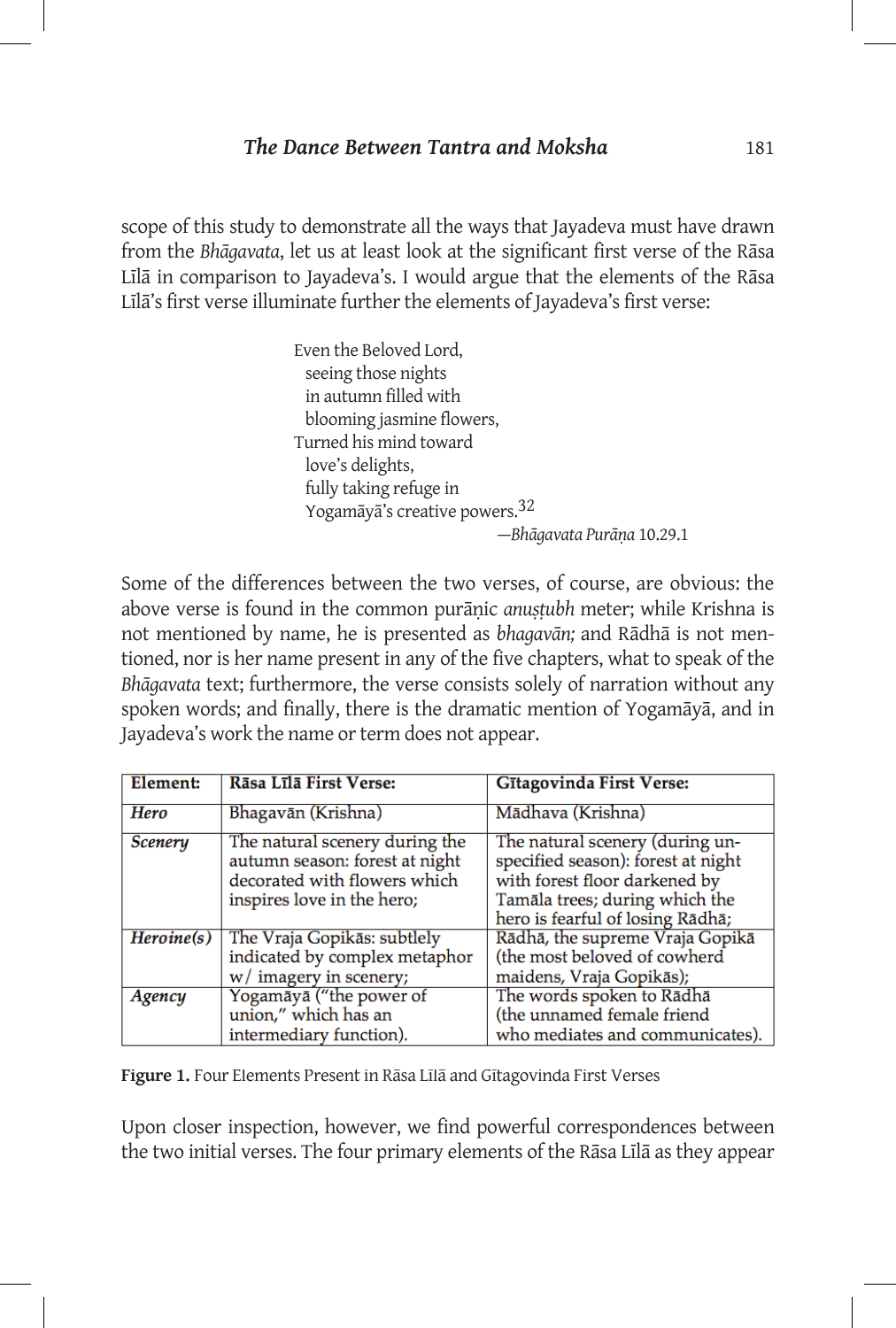in its opening verse correspond to the primary elements in the *Gītagovinda*'s opening verse, as seen in the chart on the previous page.

In both verses, the scenery reminds Krishna of what is beloved to him. In the Rāsa Līlā, the beauty of the night forest conveys that of the Gopīs and their exceptional love for Krishna through the verse's complex telescoping metaphor. Here Krishna is reminded of his love and desire for the Gopīs by the beauty of the night forest decorated with night-blooming jasmine. In the *Gītagovinda*, the gloominess of the cloud covering and the darkened forest floor by Tamāla trees triggers a state of fear that Krishna may lose Rādhā's love, and conveys Krishna's intense feelings of apprehension and longing. Thus, immediately within each verse, the erotic mood of Krishna's intense yearning and passion is established, even if by distinctly different forms.

There are still other remarkable parallels. In the Rāsa Līlā, Krishna takes refuge in the agency of Yogamāyā, whereas, in the *Gītagovinda,* Rādhā is dependent upon the guidance of her friend. In both stories we find that hero and heroine(s) are dependent on this mediating agency that moves them from the state of separation to a state of union. The mediating friend in the *Gītagovinda* functions as a "force that brings about union" (the literal meaning of *yoga-māyā*), that very force to which Krishna in the Rāsa Līlā takes refuge for arranging his meeting and reunion with the cowherd maidens. And in both narratives, we find the hero and heroine(s) being conquered by love, by "the secret ways that divine love plays." Thus the *Gītagovinda* is not only a sequel to the Rāsa Līlā, which Jayadeva makes clear in the second chapter of the text, but its essential themes are derivative and reflective of those occurring in the Rāsa Līlā. And each narrative establishes the erotic mood with the four elements and their own expressions of the conquering power of love through the erotic passion.

In the *Gītagovinda,* the force of love consumes both Rādha and Krishna, and it has the power to subsume them to the point where they become fully and intensely absorbed in the sustained tension between the two dynamics of feeling so lost and far away from the beloved and feeling ever closer to the beloved as well. After establishing the divinity of Krishna in the first two songs, Jayadeva introduces Kāmadeva—often translated as "Love"—a character whose ubiquitous presence will dominate the drama. Kāmadeva is Eros, the mischievous Cupid, who, though invisible, shoots his flower-arrows into the hearts of all, inflaming them with uncontrollable passion. Jayadeva delights in this conquering power of Love in places throughout his work. This conquering power of love places divinity in a subordinate position to Kāmadeva, a force that is not intended to be literal, as is commonly misinterpreted. Rather, Kāmadeva stands for the conquering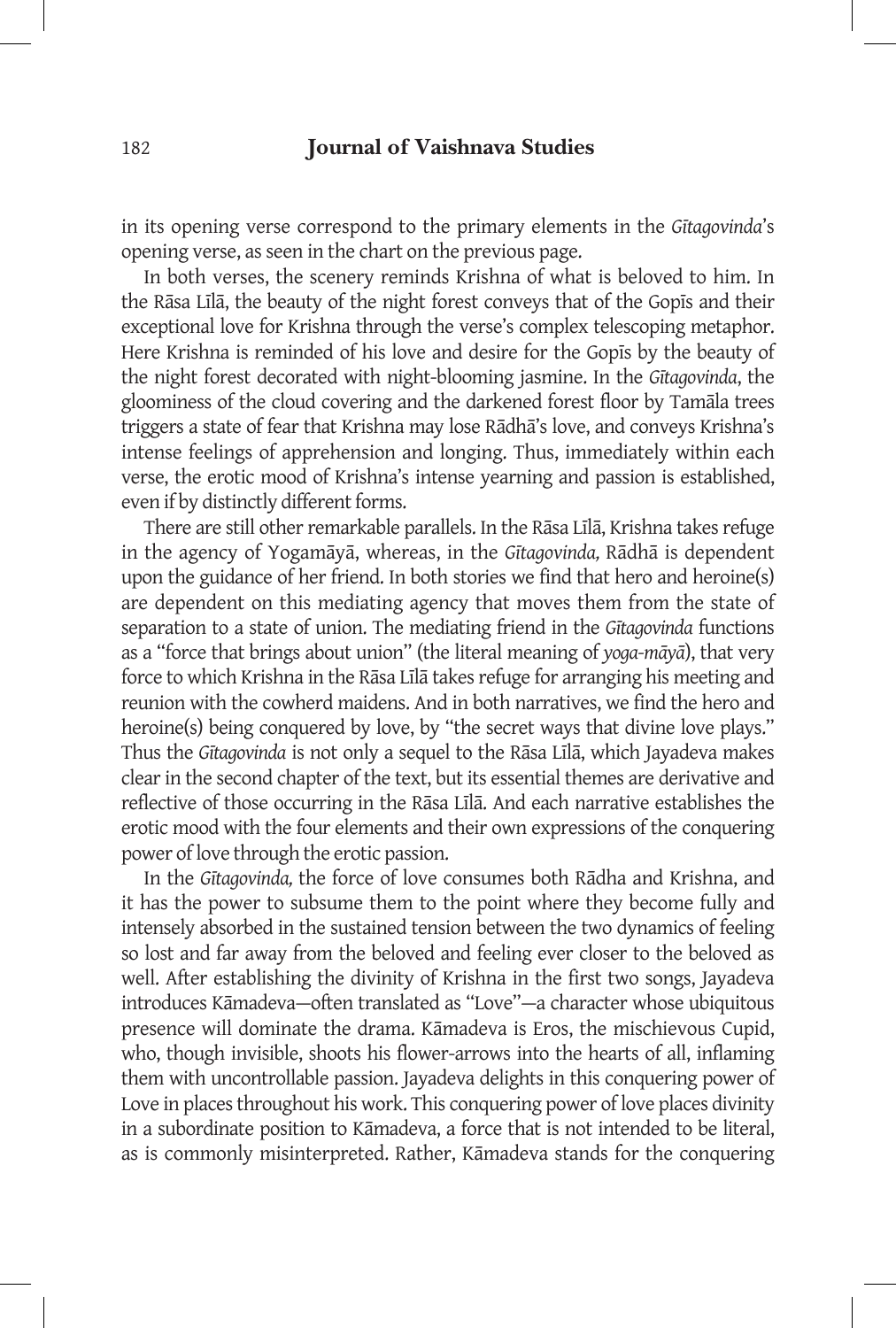power of love, as spoken of in the work's first verse, and how Rādhā and Krishna's experience of love becomes an irrepressible power to which they are both helplessly victim.

The authors of both the Rāsa Līlā and the *Gītagovinda* proclaim the benefits of hearing their erotic tales. The following appears as the benedictory last verse of the former:

> This is the divine play of Vishnu with the fair maidens of Vraja. One who is filled with faith, who hears or describes this play, Having regained the highest devotion for the Beloved Lord, Has lust, the disease of the heart, quickly removed without delay such a person is peaceful and wise.<sup>33</sup>

> > —*Bhāgavata Purāṇa* 10.33.40

The phrase "lust, disease of the heart" translates the Sanskrit *kāmaṁ hṛd-rogam.*  Here, *kāma* refers to "selfish wordly desire," which opposes the selfless love cultivated in *bhakti.* Similarly, Jayadeva assures his reader that by reading his poem, the bad effects of the age will be destroyed:

May the delight of Hari as sung by Śrī Jayadeva cause the evil of the Kali [Era] to be destroyed!34

—*Gītagovinda* 7.20

The above verse follows a stream of erotic descriptions that begin with erotically charged lines, as if to remind the reader of the devotional value of the work and perhaps the homeopathic effect of Jayadeva's poetry. And just several verses from the end of the final chapter of his work, the author provides what appears to be a verse parallel to the *Bhāgavata*'s final verse of the Rāsa Līlā:

Skill in the arts of the Gāndharvas, meditation consecrated-to-Visnu, playful-creation in poems which are literary-works on the truth of the discrimination in erotics—may wise-people joyfully purely-understand all that according to the *Śrī-Gītagovinda* of the poet and scholar Jayadeva whose soul is directed to Krsna.<sup>35</sup>

—*Gītagovinda* 12.28

The *Bhāgavata*, in its last chapter within a narrative discourse, seeks to point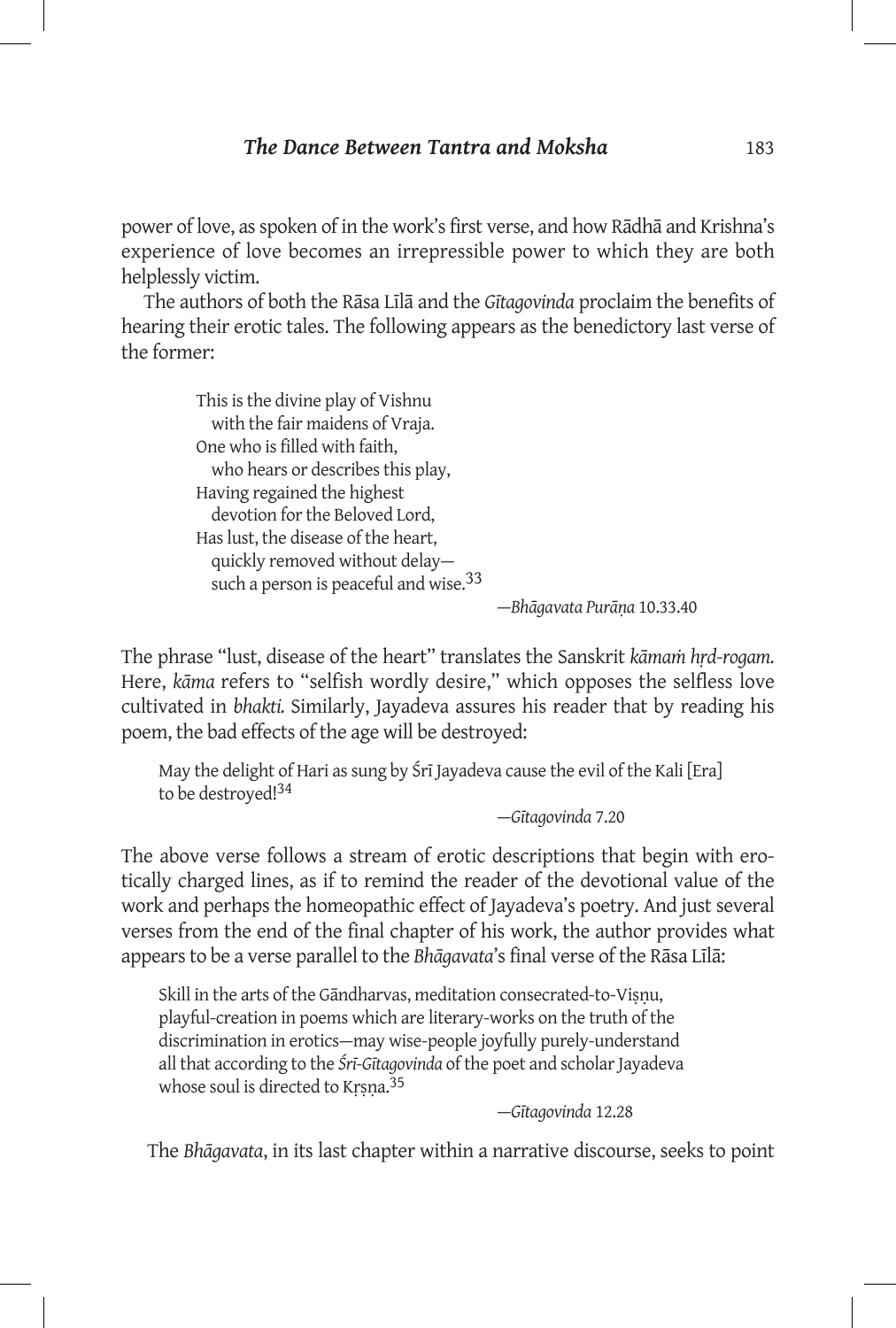its reader to the right understanding of its erotically charged love story as sacred. In fact, the Bhāgavata's work has king Parīksit questioning Krishna's promiscuous act of attracting married women to the forest for a nighttime dalliance.36 Similarly, Jayadeva insists that his work is for wise persons, and that his verses arise out of his own devotion, almost as if to provide a disclaimer or a defense of his erotically focused work.<sup>37</sup> But there is no doubt that Jayadeva addresses Krishna's divine sensuality with unprecedented intensity, making all previous accounts far milder by comparison. Most significantly, Jayadeva identifies and powerfully establishes the identity of Krishna's favorite lover, Rādhā, whose persona in the *Bhāgavata Purāṇa* is described but remains unnamed. It is Jayadeva who is likely to be the first to identify this unnamed Gopī in the *Bhāgavata*'s Rāsa Līlā as Rādhā as he does within the *Gītagovinda* itself. By doing so, he indelibly planted in the minds and hearts of practitioners Rādhā's essential and unique role in that foundational *līlā* from which he himself drew so much inspiration and intention for his own poetic vision.

In Jayadeva's work, however, the focus is exclusively on her relationship with Krishna throughout the poem. And whereas the *Bhāgavata*'s passage focuses far more on the inner emotional feelings of the Vraja Gopikās and very little on Krishna's emotional involvement, here in the *Gītagovinda* Krishna's emotions of longing for Rādhā within the state of *vipralambha* are revealed in verses that are reminiscent of the longings of the Vraja Gopikās for Krishna in the Rāsa Līlā:

She left having seen me surrounded by the group of women, she was not stopped by me [for I was] truly guilty and very frightened; *Hari! Hari!* Because her respect [for me] is destroyed, she is gone, apparently angry.

What will she do? What will she say [after] separation [from me for such] a long-time? What use have I for relatives [or] wealth? for life [or] home? *Hari! Hari! . . .* she is gone . . .

I think of her face, her brow bent with an excess of anger, [her face] like a red lotus agitated by a bee flying-about above it; *Hari! Hari! . . .* she is gone . . .

She is united [with me] in [my] heart, incessantly and vehemently I makelove to her [there]; why do I search-for her here in the forest? Why do I lament in vain? *Hari! Hari! . . .* she is gone . . .

O slender-woman! I suppose your heart is distressed with jealousy—I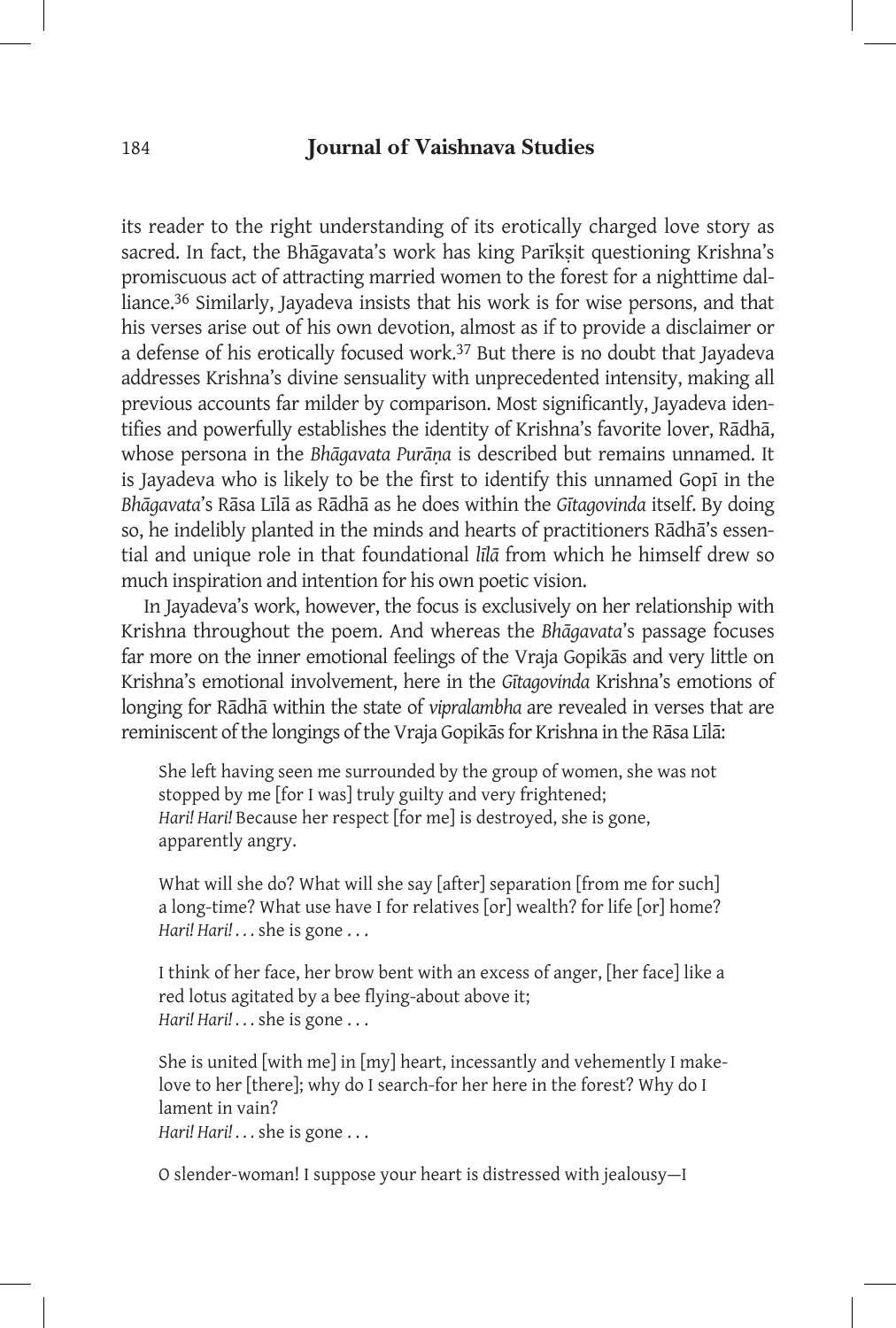cannot calm you for I do not know where you have gone; *Hari! Hari! . . .* she is gone . . .

You appear before me; you really do make me run around; why don't you give an eager embrace as before? *Hari! Hari! . . .* she is gone . . . —*Gītagovinda* 3.3-8<sup>38</sup>

Here, the initial stage of remembrance (GG 3.5) intensifies into a dynamic internal vision (GG 3.6), which culminates in a direct external perception (GG 3.8). The essence is that *premā* in separation opens the door to supernatural experiences of meeting; opportunities to see, feel, and discover one's lover in a new light. After all, the intensity of emotion and passion on the part of the Vraja Gopikās (including the unnamed Gopī with whom Krishna runs off, who later traditions identify as Rādhā) for Krishna in the *Bhāgavata*'s Rāsa Līlā far outweighs the disclosure of Krishna's passionate feelings for the cowherd maidens. In Jayadeva's poem, however, not only does Rādhā's emotional expressions represent a further intensification of those expressed by the group of Gopīs in the Rāsa Līlā, but those of Rādhā in the *Gītagovinda* are now reciprocated with and balanced by a dramatically greater disclosure of Krishna's inner feelings in relation to Rādhā, far more than any revelation of Krishna's emotions found anywhere in the *Bhāgavata*. Thus, in the *Gītagovinda*, a perfect balance and reciprocation between divine lovers is achieved. Perhaps the most intense expression of Krishna's love for Rādhā is in his desperate plea:

Place your foot on my head— A sublime flower destroying poison of love!

Tradition has it that Jayadeva, overwhelmed with emotion, was unable to write this line. Yet Krishna, eager to proclaim his submission to the power of all-conquering love, personally appeared to complete the verse:

Place your foot on my head— A sublime flower destroying poison of love! Let your foot quell the harsh sun Burning its fiery form in me to torment Love. Rādhā, cherished love, Abandon your baseless pride! Love's fire burns my heart— Bring wine in your lotus mouth! —*Gītagovinda* 10.839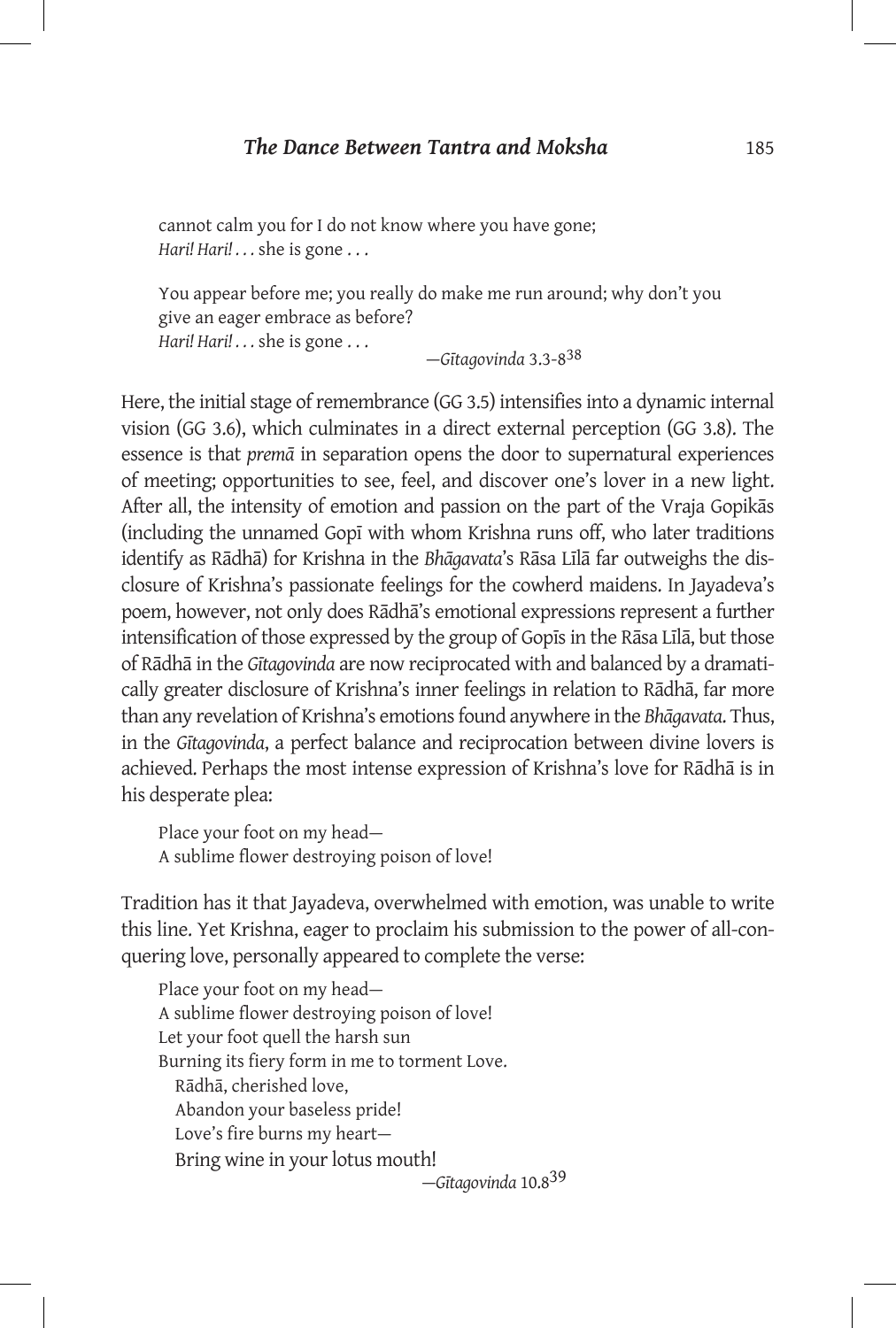In turn, Jayadeva conveys the intensity of Rādhā's obsession for Krishna as a kind of loving madness that precipitates a sort of paranoia in which she invariably interprets the natural features of the springtime forest to be the unbearable taunting of Kāmadeva. For Rādhā, the vines seem to be embracing the trees, who, in turn, horripilate with pleasure in the form of newly sprouted buds. The honeybees seem to be kissing the flowers, and the cooing of the cuckoo seems to be an exclamation of sensual pleasure.

Krishna's emotional state is further enhanced by words coming from Rādhā's messenger friend. She attempts to give Krishna reassurances with these words:

Secretly she sees you everywhere, drinking the sweet honey of her lowerlip; O Lord Hari! Rādhā sadly waits in her bed-chamber.

She has a bracelet made of spotless lotus fibres and she lives henceforth [solely] by your skill in love-making; O Lord Hari! . . .

—*Gītagovinda* 6.2, 440

Here Jayadeva portrays one of the many heartrending nuances of love in separation. Rādhā's absorption in Krishna collapses into a role-reversal so complete that she begins to think, "I am Krishna, anxiously awaiting Rādhā's arrival," again reminiscent of the Gopīs' behavior in the Rāsa Līlā.

#### *The Caitanya School's Interpretation of the Erotic*

The school of Caitanya Vaishnavism views these levels collectively as various stages of love that souls can experience with God, which seem natural in that they resemble or mirror relationships found among human beings. As humans, we appreciate others' accomplishments, we engage in service, either voluntary or obligatory, we share feelings and experiences with one another as friends, we care for and protect our dependent fellow humans, and we give ourselves completely to each other in amorous relationships. Thus, in a similar way, it is natural to appreciate God's greatness, to serve God, to share with God, to care for God, or to love God passionately with one's whole being.

These five *rasas* are to be viewed, says Krishnadāsa, as progressively greater levels of intimacy*. Y*et they are also recognized as diverse perfectional levels of love for God. He states that each of the four *rasas* is a perfection, but the *śṛṅgārarasa* has the greatest sweetness of all as well as the greatest intensity of love.

However, theologians go to great lengths to underscore the purity of divine love as *premā,* and its categorical difference from worldly love, or *kāma.* The passionate love of the Gopīs for Krishna is always understood by the Caitanya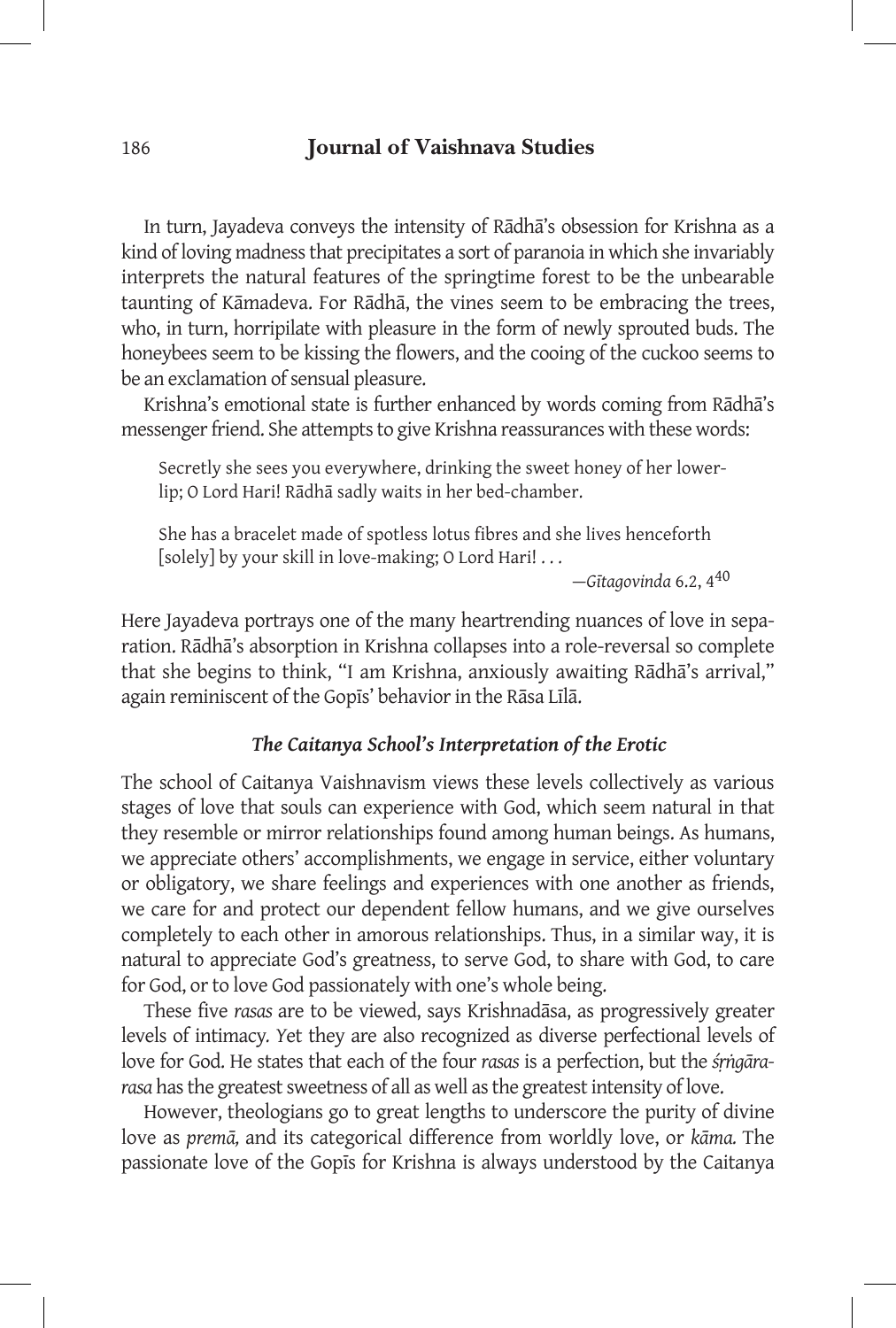school as pure, and should not be mistaken as the passionate worldly love of ordinary lovers. Early theologians of the school make a sharp distinction between worldly love and divine love. For example, Krishnadāsa Kavirāja Gosvāmin makes a distinction between *kāma* and *premā*:

> There is *kāma,* and there is *premā* there are different qualities between them; Just as the qualities of both iron and gold are different in essence. —*Caitanya Caritāmṛta* 1.4.164

Thus *kāma* and *premā* are seen, at one level, as worlds apart, as it were, or virtually opposite of one another. Krishnadāsa elaborates further:

> The desire to please one's own senses, in my opinion, is called "*kāma*," The desire to please the senses of Krishna, is called "*premā.*"

The intention within *kāma* is only one's own pleasure, Whereas one's intenion within *premā* is only the happiness of Krishna, and thus it is very powerful.

Therefore a great difference exists between *kāma* and *premā: Kāma*—is blind darkness; *premā*—is the pure light of the sun. —*Caitanya Caritāmṛta* 1.4.165, 166, and 171

There are a good many statements along these lines by Krishnadāsa Kavirāja Gosvāmin himself, many of which refer to the *Bhāgavata Purāṇa*, as well. In all of these statements is expressed the categorical difference between worldly love and divine love, or *kāma* and *premā,* respectively. The former is selfish, and the latter is selfless. The former is marked by desiring one's own pleasure and satisfaction, and the latter is marked by desiring only the pleasure and satisfaction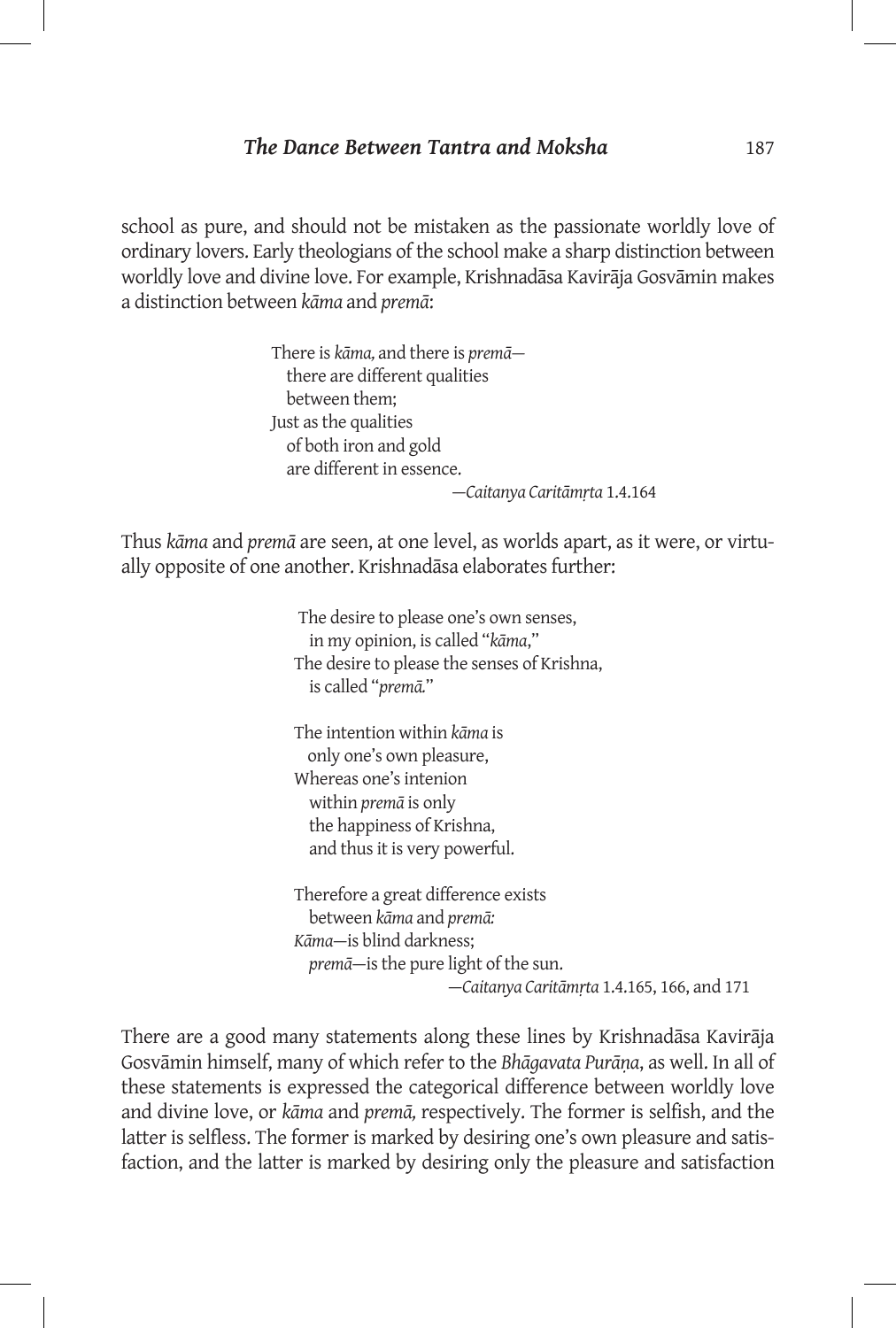of the beloved. As the Bhakti Sūtra states, "there is certainly no happiness for a lover who is without concern for the state of happiness of the beloved."<sup>41</sup>

Other theologians of the Caitanya school also make claims regarding the purity of *premā* as they focus on the Vraja Gopikās in the *Bhāgavata*'s Rāsa Līlā. Viśvanātha Cakravartin, a leading theologian of the Caitanya school, reflects the school's vision of the erotic in his *Bhāgavata* commentary.42 He explains that the Gopīs demonstrated the highest level of pure love for God because every action of body and mind—every thought—was for the sole purpose of pleasing Krishna. Even their words of intense desire, which may appear to be selfish or selfserving, were spoken only for the sake of serving the supreme, and despite any appearances to the contrary, they had no interest in avoiding unhappiness or gaining happiness for themselves. Thus, Viśvanātha speaks of a selfless love.

This purity can first be understood as without any self-interest, desire or lust. Krishnadāsa states emphatically and repeatedly that "there is no trace of *kāma*  or worldly desire exhibited among those who are in the category of the Gopīs," and insists that in their relationship with Krishna there is only the desire for the happiness of Krishna (*kṛṣṇa-sukha*). He provides a simple hermeneutic for interpreting the behavior and emotions of the Gopīs in the following verse:

> So whatever affection (*prīta*) is observed in the Gopīs' own bodies (*nija-dehe*), Know for certain that it must be for Krishna only. —*Caitanya Caritāmṛta* 1.4.181

Theologians of the school were certainly aware that the love of the Gopīs had the appearance of worldly passionate love. Erotic passion can also *appear* to be mixed rather than unconditional love, and therefore Krishnadāsa repeatedly claims that the love of the Gopīs assumes the form of *kāma,* or erotic passion:

> The love of the affectionate Gopīs is well known as *kāma*, or the passion for God. Thus even Uddhava and those associated with him, as well as all those who are intimate with God (*bhagavat-priyāḥ*), desire (*vāïchanti*) this love (*kāma*). *—Caitanya Caritāmṛta* 1.4.16343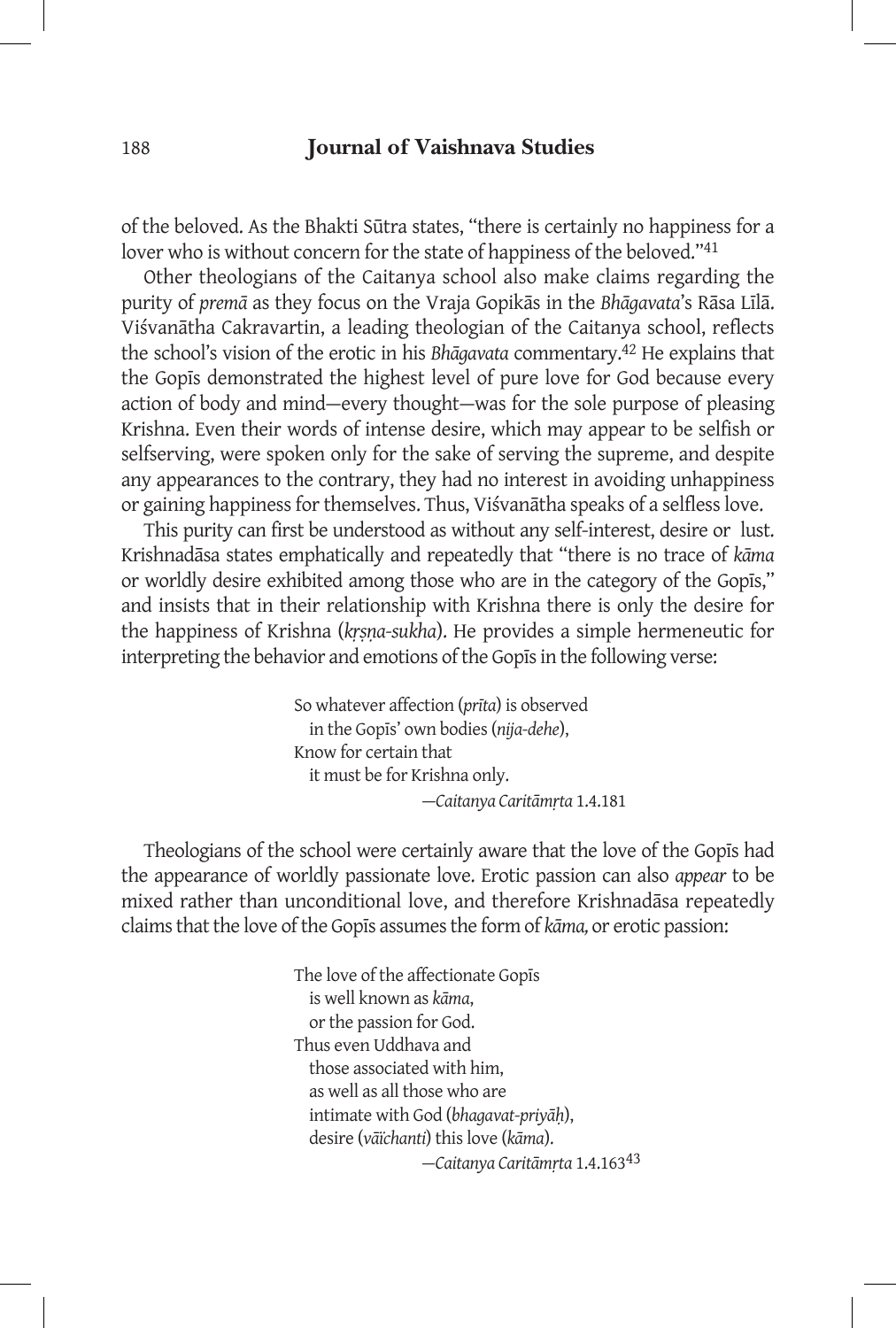It is signficant that *kāma* becomes a way to refer to an intensified passionate form of *premā* for the Caitanya theologians. Indeed, Rūpa Gosvāmin himself uses the word *kāma* in the compound term *kāmānuga* ("the following of those with *kāma*), referring specifically to the intense love of the Vraja Gopikās.44 Later on in his work, Krishnadāsa speaks of the nature of *premā* as it appears in the form of *kāma*:

> The love, or *premā,* of the Gopīs is natural for it is not the passionate love of this world (*prākṛta-kāma*). Because it is the same [in appearance] as the acts of passionate love in this world, I will call their passionate love "*kāma.*" *—Caitanya Caritāmṛta* 2.8.215

In the above verse, we see that worldly love is better termed with a modifying adjective to *kāma,* as we see when the phrase *prākṛta-kāma* is engaged. Now the simple term *kāma* refers to an *aprākṛta-kāma* or the pure love for the divine. The *prākṛta* has the general sense of "the ordinary," referring to this world. It can also mean, however, "vulgar," "low" or "unrefined."45 Clearly, *prākṛta-kāma* and *kāma* are related and connected. The former, we can infer, is subject to the *traiguṇya,* manifesting anything from the darker or very low forms of love (as effected by *rajas* or *tamas guṇas,* respectively) to the more purely loving and even selfless forms of love (as effected by *sattva-guṇa*) at the other end of the spectrum. The latter form of love as *premā* and its intensified form, *kāma,* are perfectly pure, perfectly selfless, unending and unconditional, and always increasing.46

Thus, when the Gopīs *appear* to be demanding or needful, even selfish or lamenting in their love, these emotions are to be taken as *actual* expressions of their intense love for Krishna, which are felt and exhibited only for his pleasure. The motives of the Gopīs are defined in the following:

> The Gopīs have renounced everything for the sake of worshipping Krishna. Their only motive (*hetu*) is the happiness of Krishna (*kṛṣṇa-sukha-hetu*) which manifests in the service they perform with *premā* (pure love). —*Caitanya Caritāmṛta* 1.4.169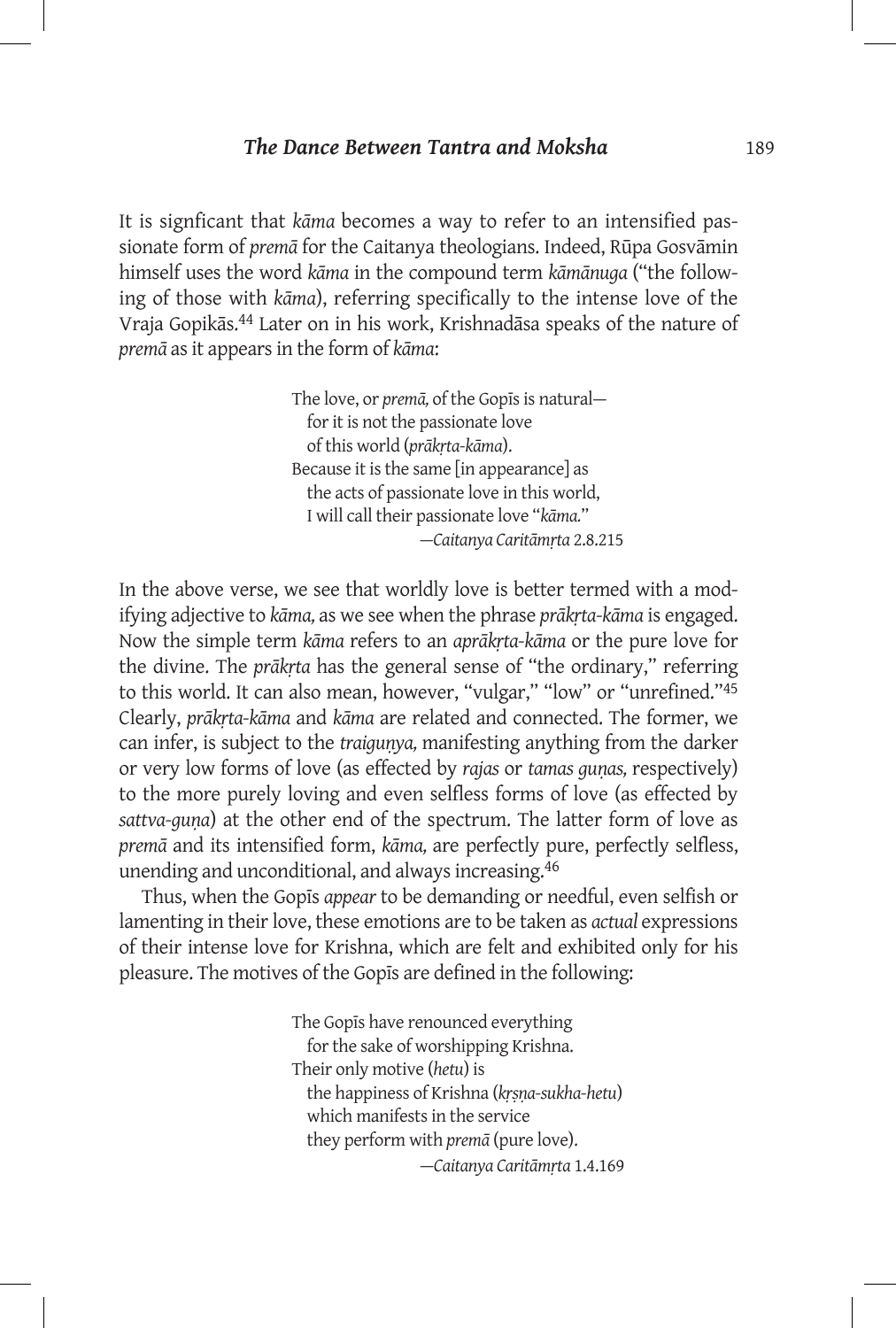Jīva Gosvāmin also agrees that *kāma* as displayed in the Rāsa Līlā is pure love and not worldly desire. Again, he claims that there may be the appearance of worldly desire or need in Rādhā, specifically, but such an appearance is actually pure spiritual passion. Every emotion, thought and action is only for the sake of Krishna, for his happiness. This is also confirmed by Krishnadāsa:

> The Gopīs are not concerned for their own happiness or suffering (*ātma-sukha-duḥkhe*). Their behavior, actions, and thoughts are meant solely for the happiness of Krishna (*kṛṣṇa-sukha-hetu*). They [the Gopīs] give up everything

 for the sake of Krishna. The motive of their pure and passionate love is the happiness of Krishna. —*Caitanya Caritāmṛta* 1.4.174, 175

While the early theologians of the Caitanya school go to great lengths to emphasize the categorical difference between divine love and worldly love, they also admit a connection between the two: *kāma* and *premā* can have the same appearance, but yet contain an entirely different motive. The former is egocentric while the other is theocentric. Love that is even slightly conditioned or tainted with selfish intentions is worldly, what to speak of a love filled with selfishness. On the other hand, a love that has for its object the divinity has only the intention to make the divine beloved happy. The early teachers go into great detail about the variety of emotions that the Gopīs exhibit for Krishna's pleasure, which often appear worldly. They explain these emotions in light of an eternal and intimate love for God.47

While all this is to be acknowledged, *kāma* and *premā* do indeed have properties in common. As we have seen, they both contain expressions of passionate love, albeit with lesser or greater levels of purity behind them, as, one could say, both iron and gold are in fact different types of metal, but yet they both are metal. Thus *kāma* and *premā* are intimately related enough to the point that Caitanya theologians, in the end, utilize the word *kāma—*the word initially rejected as describing pure love—to then describe an especially intense form of passion for the divine within *premā.* Here we begin to see how this world and the transcendent world are intimately and inextricably connected within *bhakti.*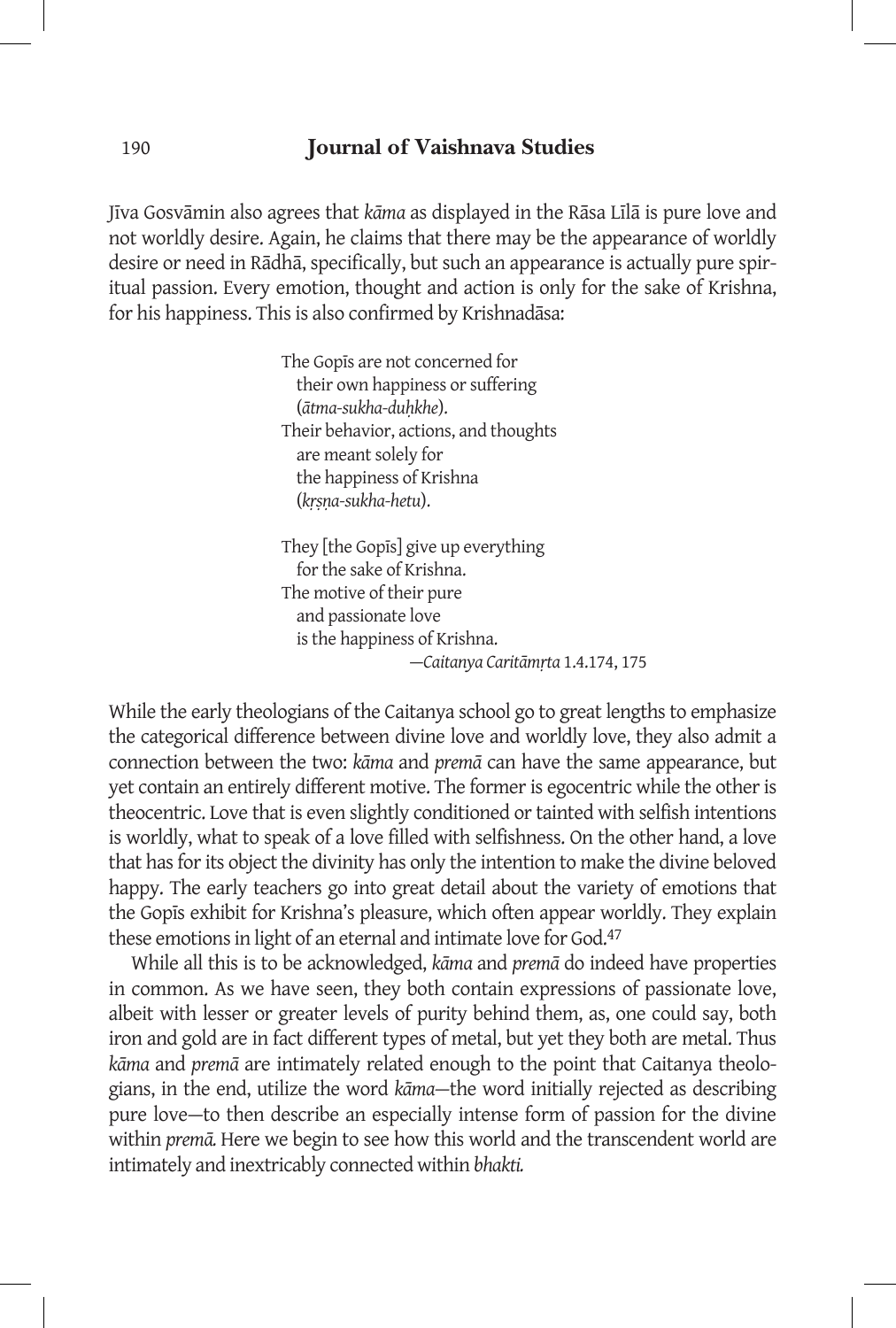#### *Reconsidering the Meaning of the Erotic*

What is at work here, then, is what has always been the concern for Hindu traditions in the broadest sense: Precisely what humans *do* in this world, while itself is certainly an important factor, is not as important as *how* humans do things in this world, or with what consciousness humans do them. So it is essentially the quality of consciousness that distinguishes worldly passion from divine passion for the Caitanya school. This world is real and it has value, and the tāntric vision calls our attention to this. On the other hand, its value derives in large part from the fact that it is intimately connected and therefore relatable to the sacred world. Indeed, the divine perhaps is even dependent upon this world for extending its embrace to humans. The divinity's reliance on this world can also be seen in the function of divine descents to this world, as *avatāra.* Additionally, such reliance can be observed in how this world, in its superlative creations or manifestations, reflects and mirrors the divine, expressed by Krishna in the *Bhagavad Gītā* in his numerous "I am" declarations.48

Elsewhere I have argued that such passages declaring the presence of the divine in this world, etc., express a passionate yearning on the part of the divine for souls, as in the *Bhagavad Gītā*. 49 Such expressions of divine yearning occurring in the *Gītā* can also sound like erotic longings, in the many verses in which Krishna speaks of souls coming to him, and in the many verses expressing his deepest and most abiding love for souls. Despite these expressions of divine love sprinkled throughout the text, any role of human or divine emotion or feeling in the *Bhagavad Gītā* has often been ignored in favor of seeing the text as a very mokṣic work. The important point here is that within the *Gītā* itself, one discovers that its teachings highlight the value of both this world and the divine world, and also the divine interconnection between the two. The tāntric and moksic visions must be connected and combined within *bhakti.* 

Whatever nuanced or subtle erotic expression may be there in the *Gītā*, it is certainly carried further in the *Bhāgavata Purāṇa*. The *Bhagavad Gītā*, I have argued, is a text that not only introduces *bhakti* in a dramatic way but also presents divine love as its most powerful and climactic message.<sup>50</sup> It is in the *Bhāgavata* that we can observe human emotion as especially important in *bhakti* beyond the practices leading to *mokṣa*. The value of human emotion in *bhakti* is powerfully conveyed in a verse within the Rāsa Līlā passage itself:

> Desire, anger, fear, and certainly loving attachment, intimacy and affection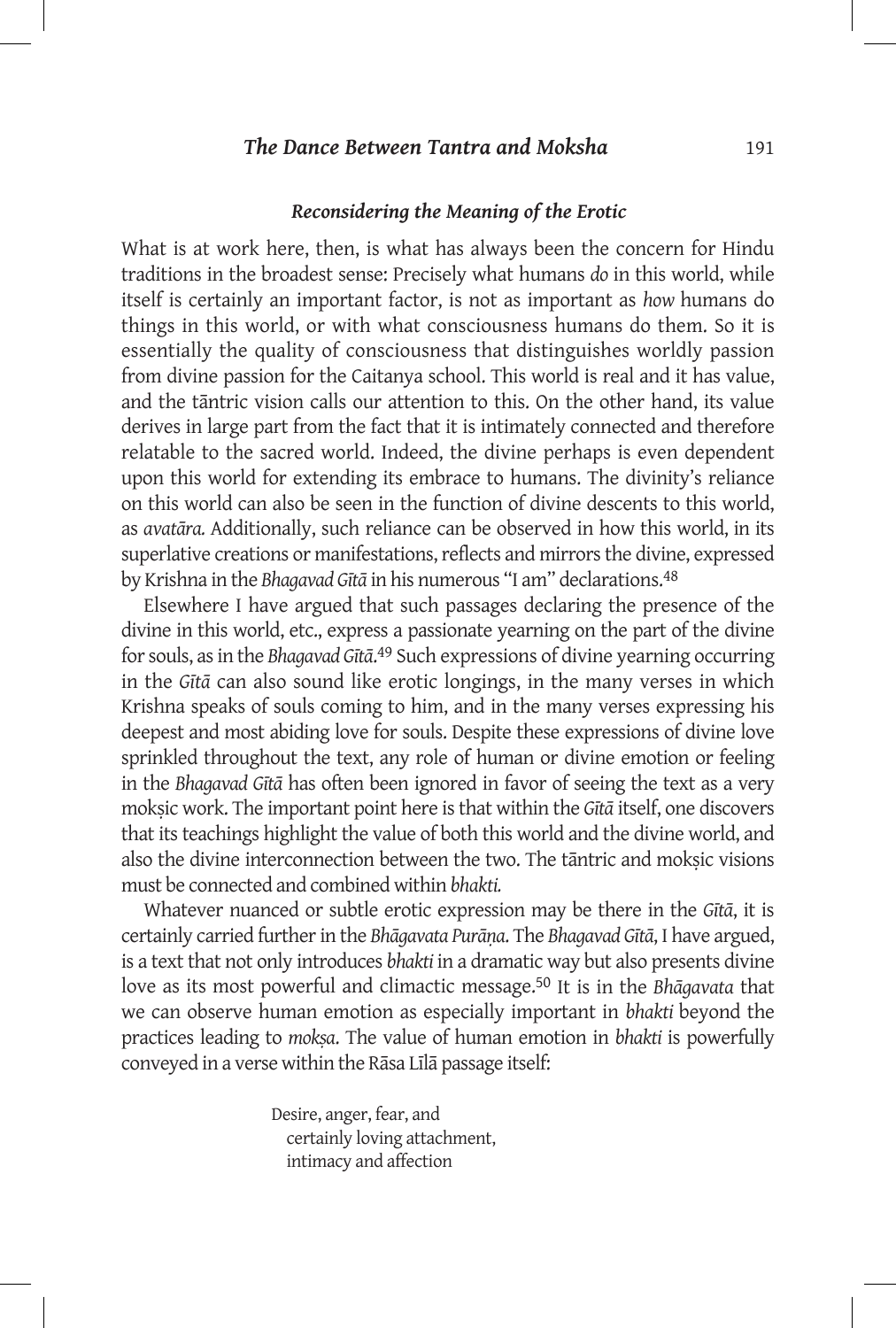Should always be directed toward Hari; by doing so, persons become fully absorbed in God. —*Bhāgavata Purāṇa* 10.29.15

Later, the Caitanya school would develop a systematic theology that focused on the human offering of love to the divine. As Klaus Klostermaier states, "perhaps the most subtle and detailed system of gradual ascent to God by means of love has been developed in the Caitanya school of Vaishnavism."<sup>51</sup>

The tradition's vision of love was established by the school within an extended development of *rasa* theory. The history of the Indian aesthetic theory of *rasa*  certainly culminates with Rūpa Gosvāmin. The idea of *rasa* was not merely aesthetics, or an analysis of emotion and relations within drama and poetry for Rūpa. The history of *rasa* theory culminates in Rūpa Gosvāmin's application of *rasa* theory to *bhakti,* distinguished as *bhakti-rasa.*52 Thus, just as "The concept of mood, *rasa,* is at the heart of all Indian artistic expression,"53 as Barbara Stoler Miller writes, we must also affirm that *bhakti-rasa* is at the heart of all devotional expression for the Caitanya school of Vaishnavism.

Texts such as the *Gītagovinda*, or for that matter the Rāsa Līlā passage in the *Bhāgavata Purāṇa*, both mature works of exquisite poetry in their own ways, employ a mechanism that is at the heart of all poetry: metaphor. The *Gītagovinda* is indeed a love story and is love poetry, but it is more—it is sacred poetry, sacred drama, or *līlā*. Metaphor, therefore, functions not just poetically but also metaphysically, at the same time. Within the sacred context, metaphor depends upon the intimate connection that this world has to the divine world, for it is the job of metaphor in sacred poetry to bring these two worlds even closer. The theopoetic mind engages ordinary finite language within poetry to envision infinite beings, infinite realms and divine acts, language that is usually limited to describing finite beings, finite realms and worldly acts.

It is already the function of metaphor to convey a powerful sense of one thing—the *tenor* of metaphor—through a sense of another thing—the *vehicle*  of metaphor. Both vehicle and tenor must have certain qualities in common between them—those qualities shared between vehicle and tenor constitute the *grounds* of metaphor. However, metaphor in the sacred context takes on a dimension that sets it apart from other forms of metaphor. In sacred poetry, metaphor depends on a metaphysical background from which both vehicle and tenor draw for revealing infinite realms to souls in this world. This world imagery, after all, finds its very existence and origin in the sacred world, such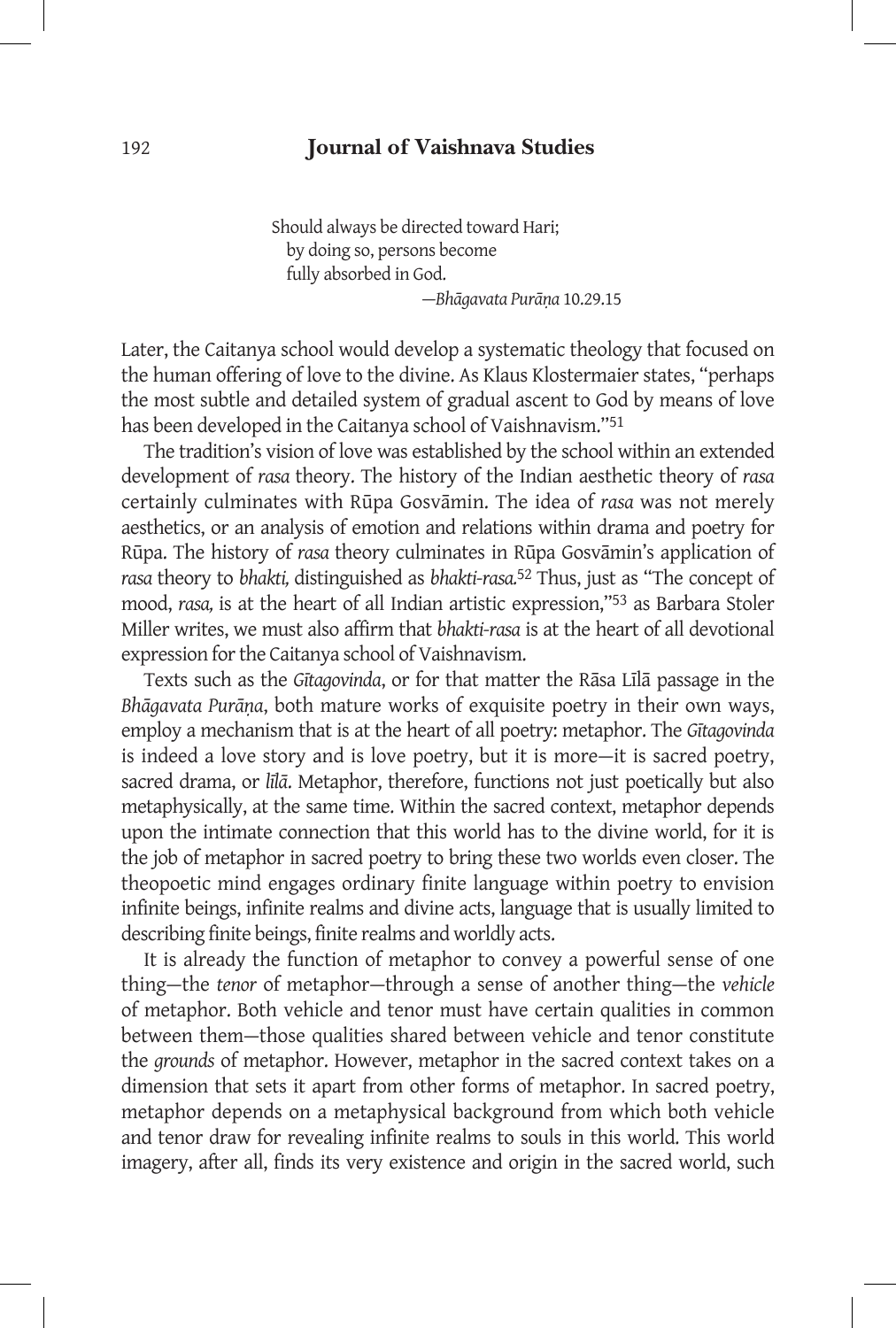that the grounds of both vehicle and tenor in metaphor take on an ontological interdependence. Thus, the erotic love that exists eternally in the sacred world of Rādhā and Krishna is not something that could have been revealed through Jayadeva's poetry to persons of this world unless the erotic sacred exists in some form here in this world such that the erotic can be appreciated as sacred. The converse is also the case: The erotic love that exists in this temporal realm could not ultimately be something most desirable, beautiful, or wonderful, etc., if it did not exist in some ultimate form within the sacred. In the sacred metaphor, both vehicle and tenor are transpositional simultaneously, which intensifies the grounds of the metaphor, infusing sacred metaphor with a powerful sense of revelation.

This revelational power of the metaphor engages imagery from the finite amorous interactions occurring in this world as its vehicle to move the *rasika* to the infinite and boundless love and passion occurring within the most intimate part of the divine world. Here, within the erotic metaphor the value of amorous relations in this world must be acknowledged in order for them to be a worthy vehicle in relation to the metaphorical tenor within the divine intimacy of Rādhā and Krishna. And this *tantra-*like value accounts for the vividness or realism, the very human or worldly quality, of erotic sacred poetry such as the *Gītagovinda*. This kind of erotic realism has understandably caused persons such as De and even practitioners to be fearful that it is degrading of the sacred and dangerously close to promoting sexual promiscuity on the part of practitioners.

But the eroticism of this sacred poetry depicting Rādhā-Krishna or Krishna-Gopī *līlās* is beautifully set in the exquisite realm of *rasa* as well as *bhakti-rasa.*  Lee Siegel understands the power of sacred poetry and how it is simply not a profane expression though it may draw from the realm of the profane:

*Any* song about Kṛṣṇa's *līlā,* about his love-making with Rādhā, would be sacred. Nothing connected with Kṛṣṇa could be profane. But the sacredness, the power and the meaning are enhanced by Jayadeva's skill as a poet; the enchanting, enrapturing rhythms of the songs invest the story with magic—devotees are drawn to Kṛṣṇa by the sweet sounds of the *Gītagovinda,* just as the cowherdwomen were drawn from their homes by the mellifluous notes from Kṛṣṇa's flute.<sup>54</sup>

Siegel's observation that sacred *bhakti* poetry functions in the practitioner as Krishna's flute music does with the Vraja Gopikās, as we find at the very start of the Rāsa Līlā, is a beautiful analogy: poetry draws the mind and heart of the *bhakta* into the depths of the ultimate and most intimate realms of the godhead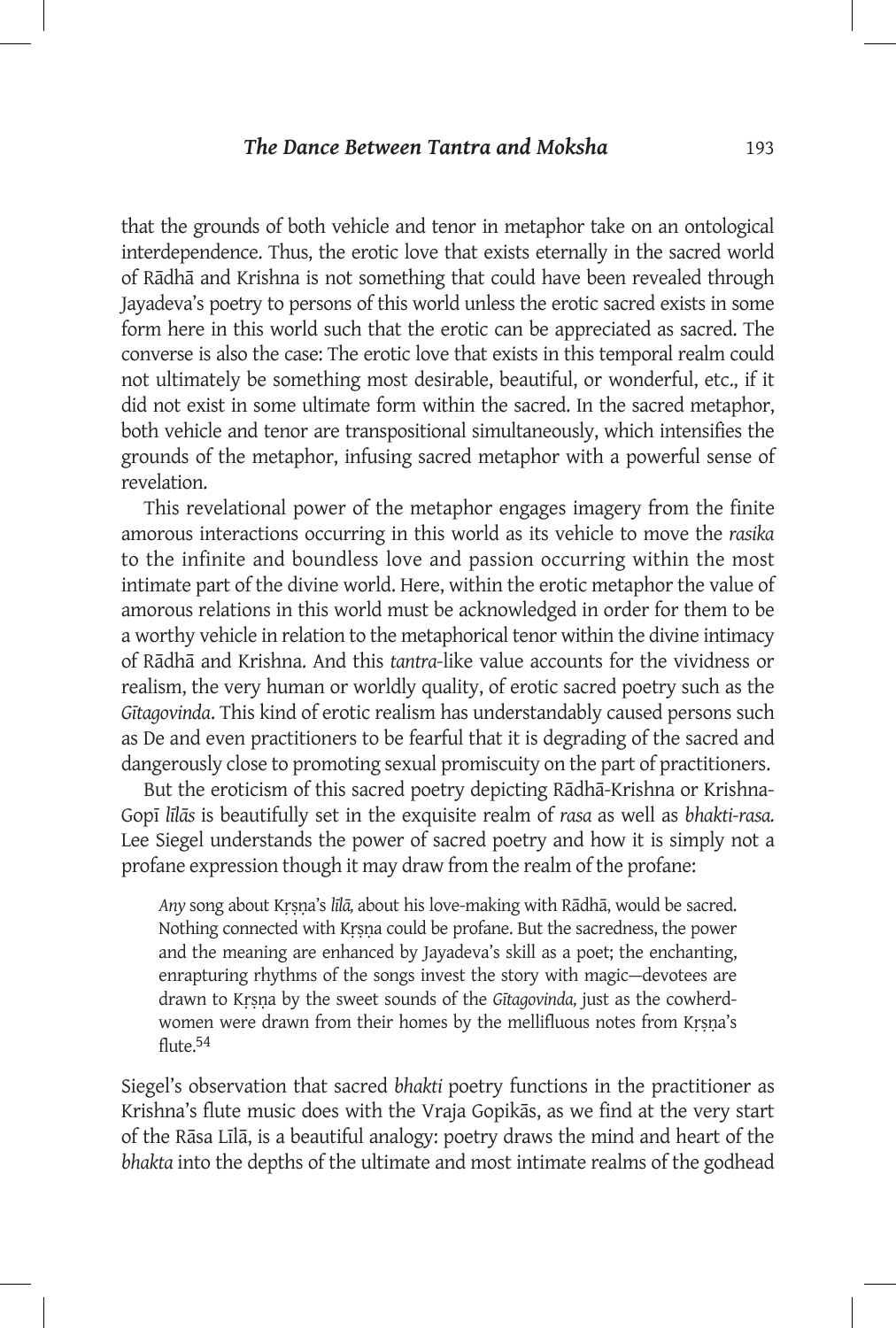the way Krishna's flute music inexorably draws the Gopīs from this world to the divine world.

 What offsets any danger of being *just* the worldly interaction of lovers is this power of poetry and poetic metaphor. To reduce Jayadeva's expressions merely to a literalism or realism that strips the poem's metaphorical tenor from its metaphorical vehicle, essentially eliminating the poem's tenor, indeed would move the work into a *tāntrika* or Sahajiyā vision only. Barbara Miller cautions us with her words: "The theorists dictated that the gestures exposing a character's mental states must be subtle, expressive enough to arouse a sensitive audience but never so crudely detailed that they stimulate wanton desire. In the *Gītagovinda,* this restraint functions to make potentially pornographic subject matter the material of esthetic and religious experience."55 Thus it is the power of *rasa* poetics that keeps the integrity of metaphorical vehicle and tenor intact, keeping it from being merely a tāntric expression.

We have seen the dangers of stripping the metaphor of its tenor. But there are also instances of stripping the metaphor of its vehicle, which effectively turns metaphor into what is sometimes called an *extended metaphor,* or most commonly known as *allegory.* An example of this allegorical interpretation is Geoffrey Parrinder's claim that Sufi and Christian forms of divine union, including its erotic imagery, are effectively allegorical. Parrinder makes the sweeping statement that the Vaishnava presentation "employs an erotic metaphor to explain the relation of humans to God and to encourage *bhakti,* in the manner of the Sufi mystics and the biblical *Song of Songs*."56 While Parrinder acknowledges that these traditions present forms of divine revelation through imagery of the amorous love of this world, he moves too hastily to interpret all of these stories as mere allegory. Obliquely referring to allegory as *metaphor*, Parrinder thus misses the power of the poetic and dismisses the metaphorical vehicle when he claims that "the metaphor remains only a metaphor."57

When the tenor of metaphor is taken as the whole expression, and when the vehicle is dropped completely, this changes metaphor into allegory*.* To turn metaphor into allegory is to lose the aesthetic power, energy and vitality of the poetry. Once one has uncovered the allegorical message of the poem, what the poem is *really* saying beyond its ostensive language, the words have done their job and one moves on and leaves the poem's verses behind. The action of reading poetry allegorically effectively allows the reader to transcend or go beyond the poetry itself. Allegory devalues the vehicle of metaphor and sees its value only as purely transitive or vehicular; once one has arrived at the intended message, the vehicle is discarded. In the realm of the sacred, this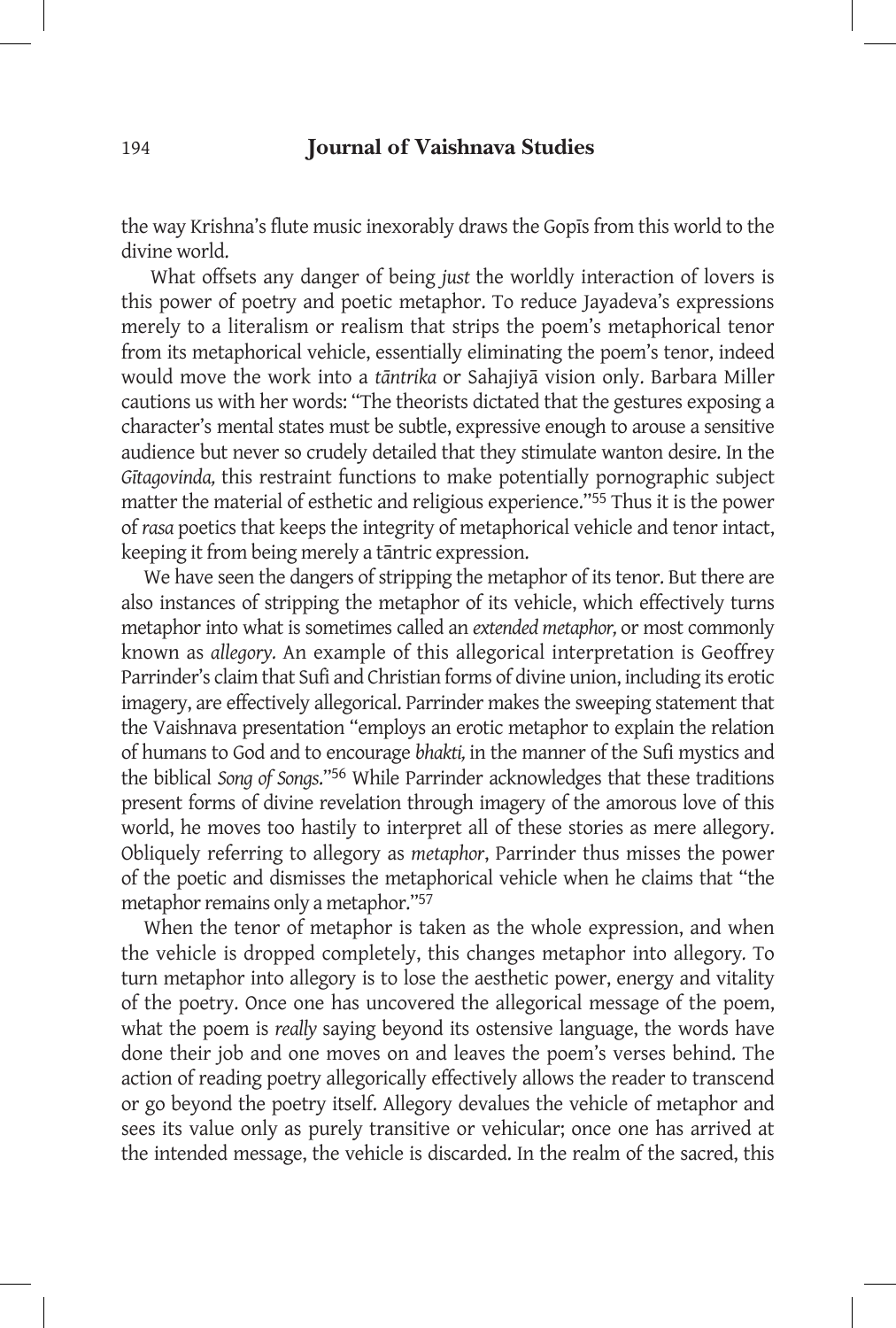allegorical action of the reader is analagous to the ascetical Hindu tradition that denies this world of any value, and in extreme cases, of any true existence whatsoever. The one seeking the perfection of *mokṣa* wishes to be liberated from this world of *saṁsāra* and transcend it. Allegory in the sacred context treats metaphor by orienting it toward *mokṣa* or a release from this world completely, whether it be poetic or metaphysical.

To consider the erotic elements in Rādhā and Krishna *līlā* actual or identifiable in and as the human love of this world, to consider females as Rādhās and males as Krishnas, represents the extreme *tāntra* identification of this world with the divine world. This is one extreme that is not representative of the *bhakti* school of Caitanya. However, to consider the erotic elements or amorous dimensions of the human male and female relationships in this world as something degraded, or something leading to bondage and opposing perfection in *mokṣa,* is the other extreme. While the tantric or more specifically Sahajiyā vision invests too much divine value in this world, imputing too much divine presence in the here and now, the mokshic or more ascetic Vaishnava traditions may invest too much value in rejecting and being released from this world, a world that is illusive and entangling. This latter view can be observed in portions of the *Bhāgavata Purāṇa*, where, for example, women are seen, for the most part, as "erotic" distractions from liberation, and even the embodiment of the energy of illusion itself.58 In this *mokṣa* scenario, this world has nothing to do with the ultimate world into which one strives to be released. The only value of this world is its status as something worth transcending and relinquishing, thus fueling potentially any one of a variety of visions within world-denying traditions centered upon asceticism.

Thus the very heart of the theology of Krishna *bhakti* must be characterized neither as a tradition or practice of *tantra* or as a tradition or practice of *mokṣa* rather, *bhakti* engages the very different approaches and relationships to the worldly and other-worldly realms extolled by these two, but is invested fully in the vision of neither. Therefore, *bhakti* is best described as the "dance" between the two. It is this dialectical movement between both *tantra* and *mokṣa* in *bhakti*  that makes its practices and its ultimate vision something continuous with much of Hindu traditions generally, and yet something completely autonomous from them as well. (See Figure 2 on the next page.)

To identify the amorous love among humans in this world as *only* degraded, dark, and full of lust, or of the nature of *tamas,* without recognizing those that are of the nature of *rajas* and *sattva* gradations, inadvertently and unknowingly, undercuts a theological vision of divine intimacy that involves the erotic. Such a theology that engages the metaphor of the erotic necessarily involves the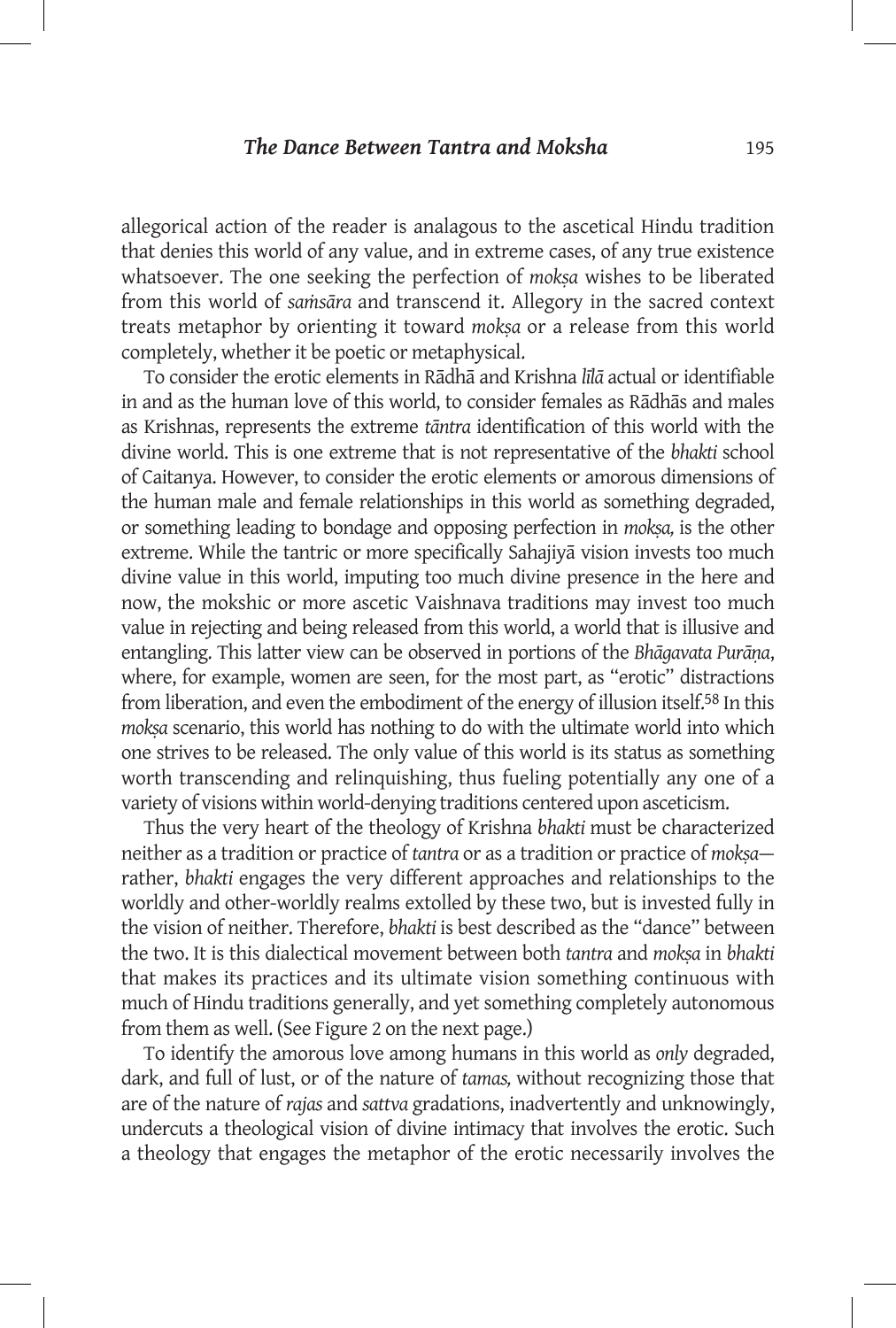careful balancing of "the erotic love of this world," or *laukika sṛṅgāra,* with "the otherworldly love," or *alaukika-śṛṅgāra.* Moreover, the erotic metaphor depends upon and draws from such amorous interactions in this world that are beautiful, that are of the nature of *sattva,* that exhibit the most intense and exclusive feelings arising from the depths of one's heart in order to express effectively in metaphor their divine counterparts. Otherwise, if the amorous imagery of this world is seen as utterly negative and repulsive, the erotic metaphor of sacred poetry simply falls apart. To preserve the components of metaphor in poetry allows its power to move delightfully, continuously, and deeply into the heart of the reader.



Figure 2. Bhakti is nourished by aspects of the tantra and mokṣa visions of the world (indicated by the dotted lines), and yet it remains a distinct vision from them as the continuous dialectical movement or "dance" between them (indicated by the downward arrow pointing to the balanced center of the tantra-moksa axis).

Finally, when speaking about the erotic character of the *Gītagovinda,* we must ask, What is meant by the erotic? In the context of such a theopoetic text, the word *erotic* obviously means much more than the denotative gloss from the English lexicon: "of, relating to, or tending to arouse sexual desire or excitement."59 The word in Sanskrit that comes closest to having this very specific meaning that we find in English is *śṛṅgāra.* The Sanskrit word can mean "love," "sexual passion or desire or enjoyment."60 These meanings certainly are echoed by other similar words in Sanskrit. Words such as *kāma* and *rati,* though, carry more meanings that go beyond the realm of the sexual.61 However, the word's noun stem *śṛṅga*  has to do with "any peak or projection or lofty object" or "highest point, acme, height or perfection of anything."62 Thus *śṛṅgāra* is considered the ultimate peak experience among all relationships with the divine, and as a *rasa,* it is certainly regarded as the highest and ultimate *rasa.*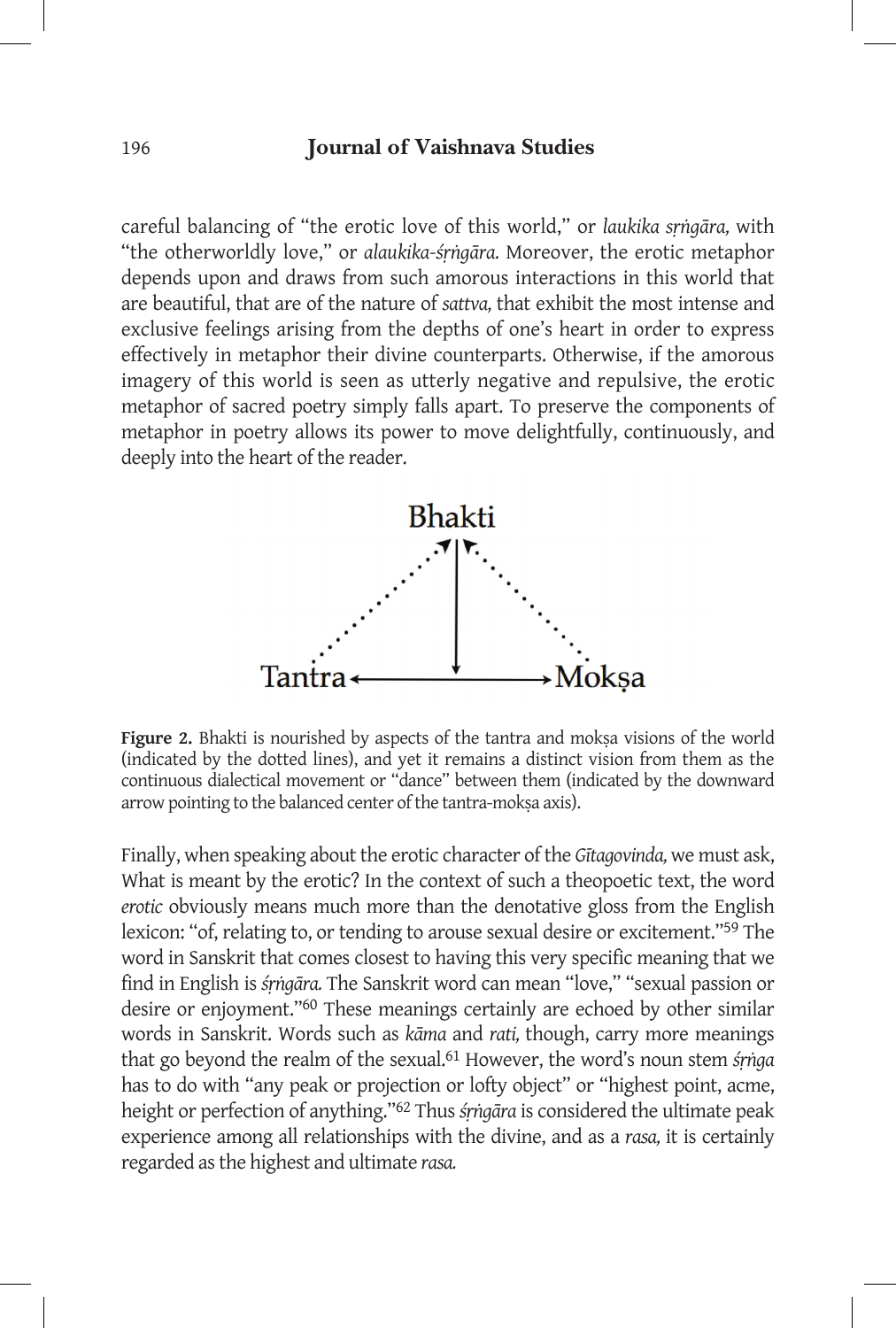Significantly, however, *śṛṅgāra* can also possess a meaning that is ostensibly unrelated to the sexual, which sets the Sanskrit word apart from its English counterpart, as the word *erotic.* While the word *erotic* in English narrowly focuses on the amorous or sexual only, the word *śṛṅgāra* can also mean the following: "a dress suitable for amorous purposes," or more broadly, "elegant dress" or "fine garments." It can even mean "any mark."63 So while *śṛṅgāra* certainly refers to "the erotic" or the sexual, it can at the same time move into a realm of the decorative and the beautiful. These two meanings of *śṛṅgāra* taken together perhaps suggest the outer *vaidhi* practices and prescribed disciplines of *bhakti-sādhana* as they "clothe" the internal appreciation of the erotic, which is developed in the more advanced stage of *rāgānuga*-*bhakti*. 64 The twofold meaning of *śṛṅgāra* can also reflect the outer life of the *bhakta* while living a life within the innermost heart. But moreover, perhaps these two meanings are to be equated with one another in this way: the erotic is the decorative garments within *śṛṅgāra-rasa.* In other words, perhaps the erotic element itself functions as the metaphorical vehicle to move one to the divine tenor.

## *Concluding Reflections*

I would like to suggest that Erich Fromm's ideas about erotic love allow us to discover a newly revealed tenor of the erotic, because his definition of the erotic goes beyond the narrow lexical definition. In writing about the nature of erotic love between humans, Fromm makes some important observations. He eloquently states that, "Erotic love, if it is love, has one premise. That I love from the essence of my being—and experience the other person in the essence of his or her being."65 Of course, what is referred to as "the essence of one's being" could certainly include the sexual but not only the sexual. Here *essence*  for our purposes refers to the true self, the *ātman.* Fromm goes on to distinguish unselfish exclusive love from narcissistic selfish love, where two people only love each other in isolation from all else:

Erotic love is exclusive, but it loves in the other person all of mankind, all that is alive. It is exclusive only in the sense that I can fuse myself fully and intensely with one person only. Erotic love excludes the love for others only in the sense of erotic fusion, full commitment in all aspects of life . . .66

Indeed, Fromm insists that erotic love engages the essence of one's own self and connects exclusively with one other person only, and yet such a love gives rise to a universal love that connects with all of humanity and all of life.67 Here the sexual becomes the vehicle in the metaphor, it becomes epiphenomenal, expres-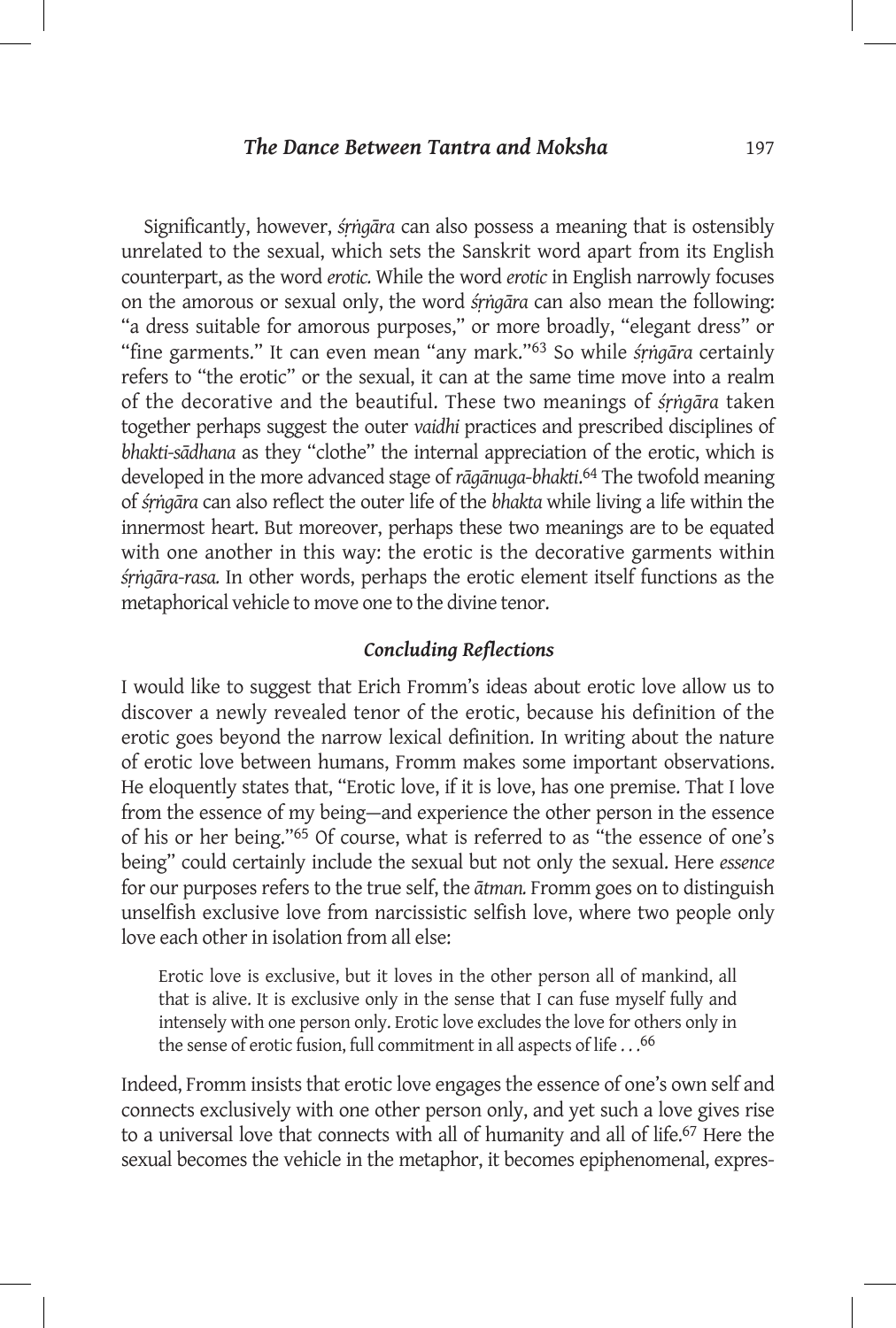sive, and subordinate to the idea of the exclusive and inclusive dance of love and divine love. Fromm opens up deeper dimensions, therefore, of what the erotic is—deeper than that which is simply related to the sexual. It is a love that exclusively focuses on one being which, on another level, deepens one's love that is inclusive of all beings and all of life, and the synergistic movement between the two. This expanded definition constitutes a new way to appreciate the erotic dance that is cultivated in the practice and vision of Krishna *bhakti.*68

From the foregoing, it is clear that there is great or subtle trepidation with regard to the presence of the erotic dimensions of the *bhakti* theology of Caitanya Vaishnavism. We saw that it was a well-founded fear not only from the outside of the religious community but also from within it. We saw that when the metaphorical vehicle of erotic poetry is embraced apart from the tenor toward which it is to move, then it takes on tāntric or Sahajiyā leanings. Extracting a literalist reading of the poem loses the divine tenor of the text. On the other hand, embracing the tenor to the exclusion of the erotic imagery, which would at least tacitly involve the dismissal of any validity and meaningfulness to the relationships of this world, get dangerously close to a counterintuitive nihilism that ultimately denies any value or even reality to this world. In *bhakti* there is something drawn from both the *tantra* and *mokṣa* visions. Yet *bhakti* transcends both with a dance between them, combining them in its own unique formulation.

This blend of both *tantra* and *mokṣa* can be found in one of the oldest Upanishads. In the passage below, the intense love between a man and a woman is seen as the appropriate analogue for appreciating the powerful relation between divinity and humanity, and the all-encompassing embrace of the divine for souls:

> As one fully embraced by a dearly beloved woman knows nothing that is without or within, so a person fully embraced by the Intelligent Self knows nothing that is without or within. For one whose desire is truly to reach this state, whose desire is from the self, whose nature is without desire, there is no sorrow within.69 —*Bṛhadāraṇyaka Upaniṣad* 4.3.21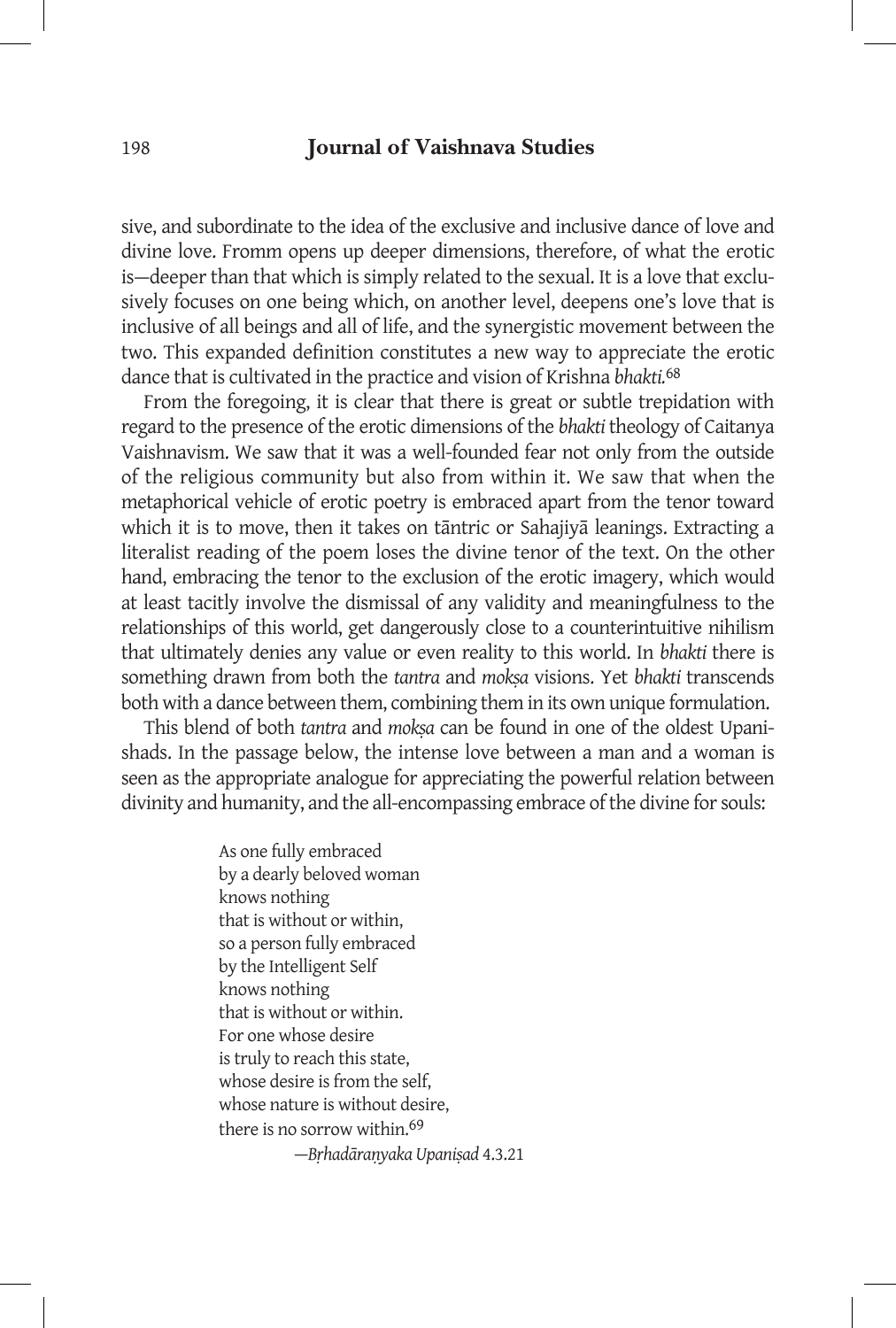The word *desire* translates the Sanskrit word *kāma,* expressing how *kāma* is something positive for reaching the ultimate state of selfhood, again, carrying the sense of *tantra,* even something that comes from the true self. And yet the nature of the self remains desireless, carrying the sense of *mokṣa*. These positive and negative states of desire eradicate suffering within the self.

Again, as we saw in the Caitanya school's interpretation of the Vraja Gopikās' erotic moods, behavior, and interactions with Krishna, both in his presence and in his absence, *kāma* becomes a form of *premā,* or "purest love." The school recognizes many stages to arrive at *premā,* and further, the many steps within *premā* to arrive at its very intensified forms, often identified as *kāma.*70 Once a *bhakta* achieves this level of *premā,* the intensity of that love increases more and more to the point that it takes on the characteristics of *kāma* or *rati.* And just to reiterate, it should not be surprising that there is such reciprocity between this world's eroticism and the divine world's, since each one participates at some level in the other. The very fact that Rūpa Gosvāmin adopted and adapted Bharata's *rasa* theory which revealed the inner psycho-social dealings and interactions of this world for the sake of the worldly stage in order to reveal the inner workings of the divine is telling. There is, for the Caitanya school, an intimate relationship between the two, a level of participation of the one in the other, aesthetically and metaphysically, worldly and otherworldly, but not without a very delicate "dance" between them. Only then can this dance become a dance of divine love.

Much more can be said about the school's vision of the erotic in Krishna *bhakti* theology. Here we are only scratching the surface. But in doing so, it would perhaps be prudent to redefine or widen the meaning of the word *erotic,* especially as it has been applied in the context of Rādhā-Krishna *līlā.*  As we presented above, the word *śṛṅgāra* itself suggests such a widening with its twofold meaning. An understanding of the erotic necessarily pushes the metaphorical nature of the sacred erotic within poetry to an onto-existential grounding of it in its theology. That is, the erotic metaphor has to be understood as specifically a "telescoping metaphor," in which what was once the tenor now becomes the vehicle, and this new vehicle reveals yet a newer, deeper tenor in the world of the poetry. If the worldly erotic served as the vehicle for revealing the tenor consisting of the divine intimacy of Rādhā-Krishna *līlā,* then now the latter reveals a new metaphorical object, a new tenor that takes us more deeply into the mystery of the text.

The tradition employs the erotic to celebrate the ubiquity of love in the universe and its ultimate achievements in the divine. The erotic element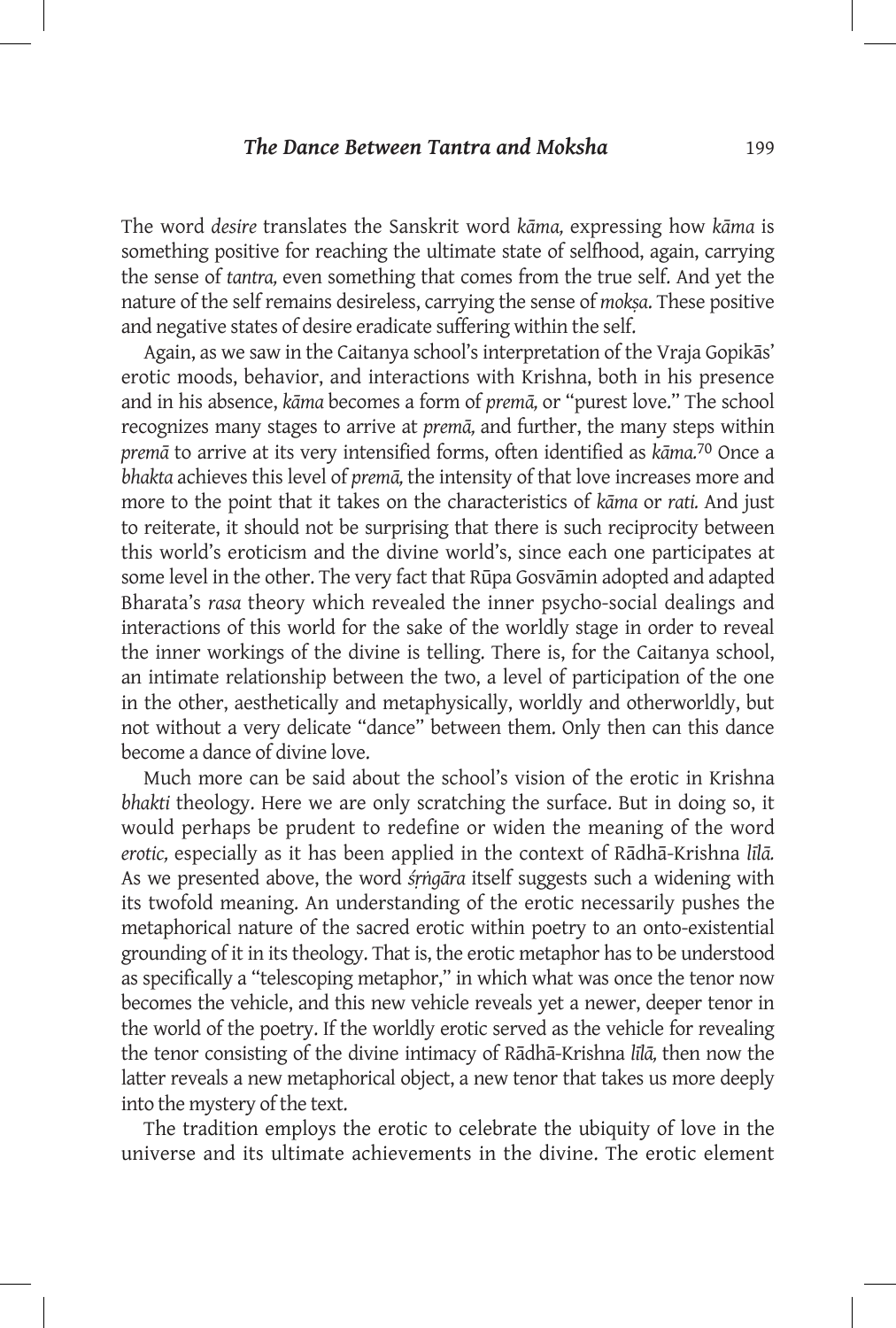represents the divine capacity to draw the *bhakta* into an elevated state in which he or she becomes unendingly absorbed in the deepest meditation and is overtaken by an uncontainable ecstasy of divine love and divine intimacy. It is the overwhelming boundlessness and intensity of divine love and the ever-increasing closeness and felicity of divine intimacy that is sought. The components within the metaphorical-metaphysical structure of the erotic, to which Jayadeva's poem is inextricably tied, infuse sacred eroticism with an unusually intense and elevated symbolc power.

### *Endnotes*

1. In this study, I will focus more on the tantra side of eroticism in *bhakti* theology than its *mokṣa* side because this is where scholars and practitioners have voiced different concerns regarding the subject. But I also raise some questions with regard to the tendency to lean too much toward asceticism and the demonizing of women on the part of scripture and renunciates.

 2. See "Synoptic Analysis of the Rāsa Līlā," Appendix 3, in my *Dance of Divine Love: The Rāsa Līlā of Krishna from the Bhāgavata Purāṇa, India's Classic Sacred Love Story Introduced, Translated, and Illuminated* (Princeton: Princeton University Press, 2005), page 344-5. Here a synoptic analysis shows that the *Viṣṇu Purāṇa* and *Harivaṁśa* texts do not reflect on the erotic longings of the Gopīs (Act 1, Scene 2) as does the *Bhāgavata Purāṇa*, nor do these two texts seek an understanding of Krishna's apparently amoral behavior (Act 5, Scene 3).

 3. "Divine Betrayal: Krishna-Gopal of Braj in the Eyes of Outsiders" *Journal of Vaishnava Studies*, Volume 3, No. 1 (Winter 1994).

 4. "Divine Betrayal: Krishna-Gopal of Braj in the Eyes of Outsiders," by David Haberman. Page 87.

 5. "Divine Betrayal: Krishna-Gopal of Braj in the Eyes of Outsiders," by David Haberman. Page 85.

 6. "Divine Betrayal: Krishna-Gopal of Braj in the Eyes of Outsiders," by David Haberman. Page 105.

 7. S. K. De, *Early History of the Vaiṣṇava Faith and Movement in Bengal* (Calcutta: K. L. Mukhopadhyay, 1961), 551-2.

 8. S. K. De, *Early History of the Vaiṣṇava Faith and Movement in Bengal*, 551. Again, De offers words of concern and warning: "All worship and salvation are regarded as nothing more than a blissful enjoyment of the divine sports, involving personal consciousness and relation, direct or remote, between the enjoyer and the enjoyed. But in the emphasis laid on the erotic sentiment in the sports of Kṛṣṇa, the attitude borders definitely upon sense-devotion, and leans perceptibly and dangerously towards the erotic passion. The ultimate felicitous state is conceived as a an eternity of enjoyment of the erotic sports of Vṛndāvana, in which the faithful serve Kṛṣṇa as did the Gopīs. The corrective is, no doubt, supplied by theologically representing the erotic relationship as the sport of the śaktimat with his own śaktis or Energies, in their Hlādinī or blissful state; but, however,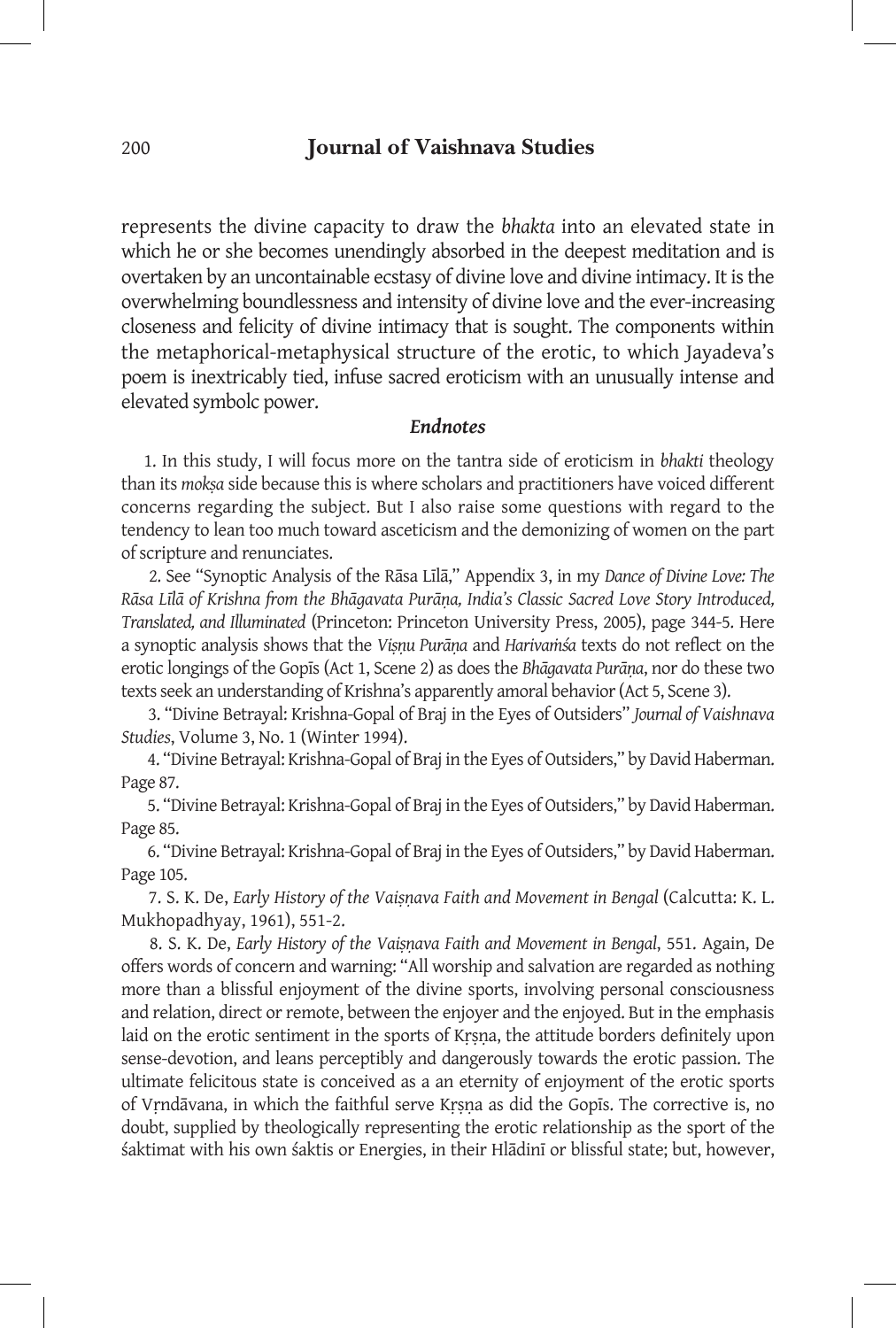figuratively or philosophically the doctrine is interpreted, the erotic emotionalism is essential and prominent in the the devotional writings as a literal fact" (*Vaiṣṇava Faith and Movement*, 222). Again, De observes the literalness of the Krishna myth: "The precarious Rādhā-Kṛṣṇa legend, on which its whole system of devotion is based, is taken not as a symbol but as a reality, not as religious myth but as religious history" (*Vaiṣṇava Faith and Movement*, 549).

9. S. K. De, *Early History of the Vaiṣṇava Faith and Movement in Bengal*, 551.

10. The history of the Caitanya sect indeed includes theologically and ritually differing Sahājiyā sects, traditions owing their origin to a form of tantric Buddhism, specifically that of the Vrajrayāna sect, which flourished in Bengal centuries before the appearance of Caitanya. Some of the practices of certain Sahājiyā sects became quite prominent in the Bengal region and consisted of sexual "re-enactments" of Krishna's activities with the Gopīs. Even scholars have mistakenly identified these non-Vaishnava sects with the orthodox school of Caitanya. Victor Turner's work, *The Ritual Process: Structure and Anti-Structure* (Ithaca: Cornell University Press, 1969), blatantly and mistakenly identifies the Caitanya Vaishnava movement with the Sahājiyā Tantric movement (cf. page 157).

11. S. K. De, *Early History of the Vaiṣṇava Faith and Movement in Bengal*, 551-2.

12. S. K. De, ibid., 551-2.

13. S. K. De, ibid., 6-7.

 14. I write about how a true interpretation of the erotic narratives, according to the Caitanya school, requires the development of a certain type of vision, that is, the "eye of purest love," or *prem-netra*. See *Dance of Divine Love*, 4.

 15. A. K. Majumdar, *Concise History of Ancient India*, vol. III, *Hinduism: Society, Religion and Philosophy* (New Delhi: Munshiram Manoharlal Publishers Pvt. Ltd., 1983) 591.

16. A. K. Majumdar, *Concise History of Ancient India*, vol. III, 591.

 17. A. C. Bhaktivedanta Swami Prabhupāda, *Śrīmad Bhāgavatam,* Second Canto, Part Two (Los Angeles: The Bhaktivedanta Book Trust, 1972), 2.9.37 purport.

 18. A. C. Bhaktivedanta Swami Prabhupāda, *Teachings of Lord Kapila* (Los Angeles: The Bhaktivedanta Book Trust, 1977), vs. 29 purport, 177-182. Another similar statement is found in his introductory remarks when presenting a summary study of the episode. He states that less advanced devotees or persons outside the tradition might mistake the rāsa dance to be "like the ordinary dancing of young boys and girls" (*Kṛṣṇa, The Supreme Personality of Godhead*, vol. 1 [Los Angeles: The Bhaktivedanta Book Trust, 1970], 189).

 19. *Sacred and Profane Dimensions of Love in Indian Traditions as Exemplified in The Gītagovinda of Jayadeva*, by Lee Siegel (Delhi: Oxford University Press, 1978). Chapter 5, 178-205.

20. ibid., 183-184.

21. ibid., 184.

 22. *Ujvala Nilamaṇi*, 15.253 (translation mine).  *vidagdhānāṁ mitho līlā-vilāsena yathā sukham na tathā samprayogeṇa syād evaṁ rasikā viduḥ*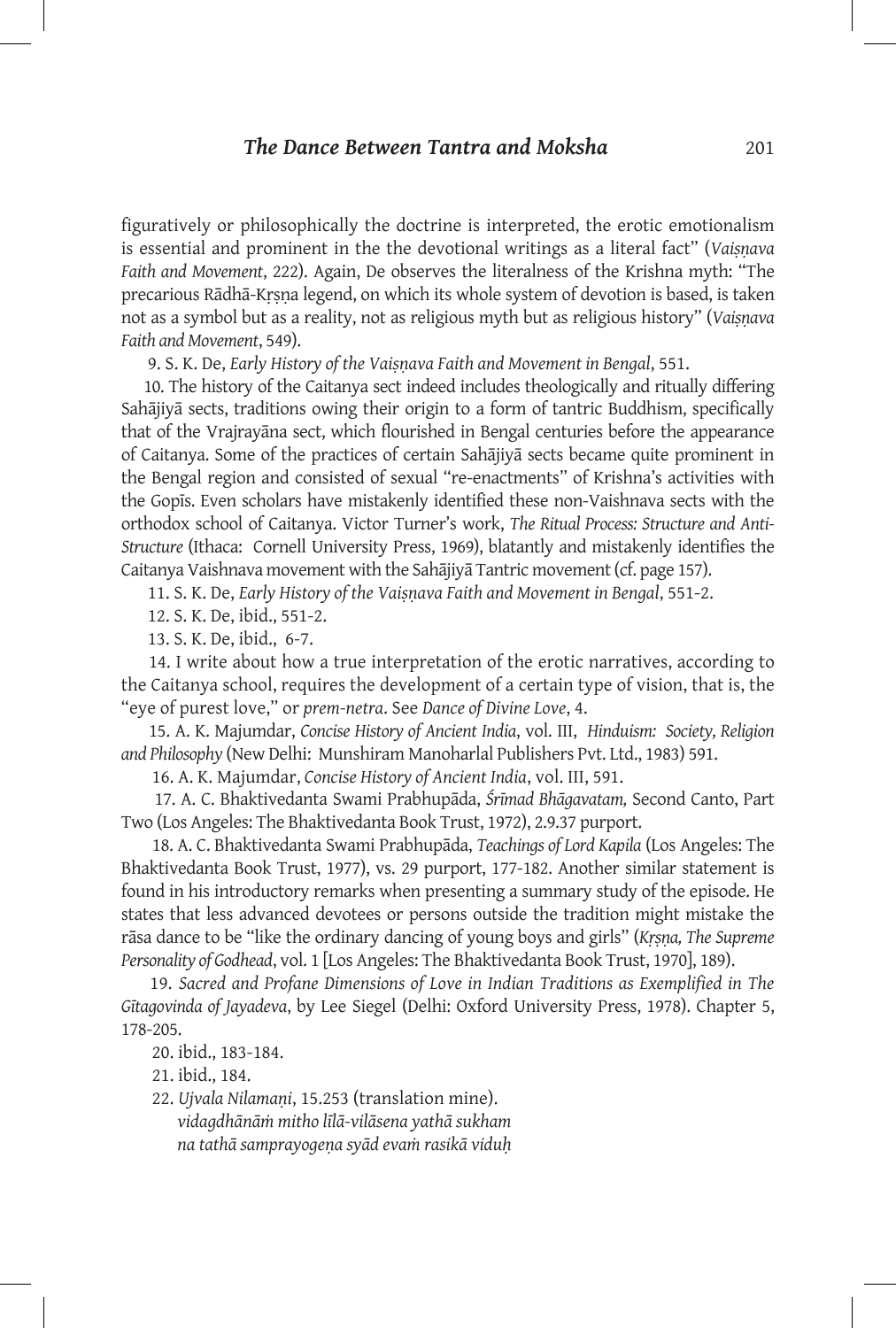The subject noun of this sentence is the Sanskrit word *mithas*, which I have translated above as "interaction," but also carries the sense of an interpersonal exchange, mutuality, a back-and-forth, etc. See *Monier-Williams, Sanskrit-English Dictionary*.

23. *Sacred and Profane Dimensions of Love*, 191.

 24. The Caitanya school sees all souls, whether they be male or female, as "feminine" in relation to the supreme masculine, Krishna, or as *prakṛti* in relation to *puruṣa*, respectively. My point here is simply that the school also sees everything in this world as a partial reflection of what is there is the divine world, and thus there is a symbolic relationship to male and female, not a metaphysical one.

 25. This *Caitanya Caritāmṛta* establishes the *Gītagovinda* as authoritative, among four other works that are also considered authoritative for the school. The literature that is most important and respected is that which Caitanya himself accepted and enjoyed, as described in the *Caitanya Caritāmṛta*:

Candidāsa, Vidyāpati,

the songs of the drama of [Rāmānanda] Rāya,

the [*Kṛṣṇa*] *Karṇāmṛta* [of Līlāśuka Bilvamaṅgala],

and the *Gītagovinda* [of Jayadeva];

With Svarūpa and Rāmānanda,

Mahāprabhu [Caitanya],

during the day and the night,

would hear these poetic songs

with the greatest pleasure. —*Caitanya Caritāmṛta* 2.2.77

 26. For an extensive discussion on the relationship between the Caitanya school's exoteric literature to esoteric literature, see my *Dance of Divine Love*, in the section entitled, "Symbolism in the Rāsa Līlā," 175-178.

 27. It is a temptation here to compare this *aiśvarya* frame of the *Gītagovinda* to the biblical context in which the *Song of Solomon* appears: What makes the *Song* a sacred song is not its literal amorous or erotic content, but its sacred context.

 28. Translation is mine. My attempt here, as with much of my translation work, is to follow the unfolding sequence and rhythm of ideas in the translation of the verse as they are experienced in the original. The transliterated verse is as follows:

*meghair meduram ambaraṁ vana-*

 *bhuvaḥ śyāmās tamāla-drumair*

*naktaṁ bhīrur ayaṁ tvam eva* 

 *tad imaṁ rādhe gṛhaṁ prāpaya*

*itthaṁ nanda-nideśataś calitayoḥ*

 *praty-adhva-kuṣja-drumaṁ*

*rādhā-mādhavayor jayanti* 

 *yamunā-kūle rahaḥ-kelayaḥ*

29. See *Vaiṣṇava Faith and Movement*, 11. Barbara Stoler Miller acknowledges one commentator on the *Gītagovinda* who removes the identificaiton of Nanda from the first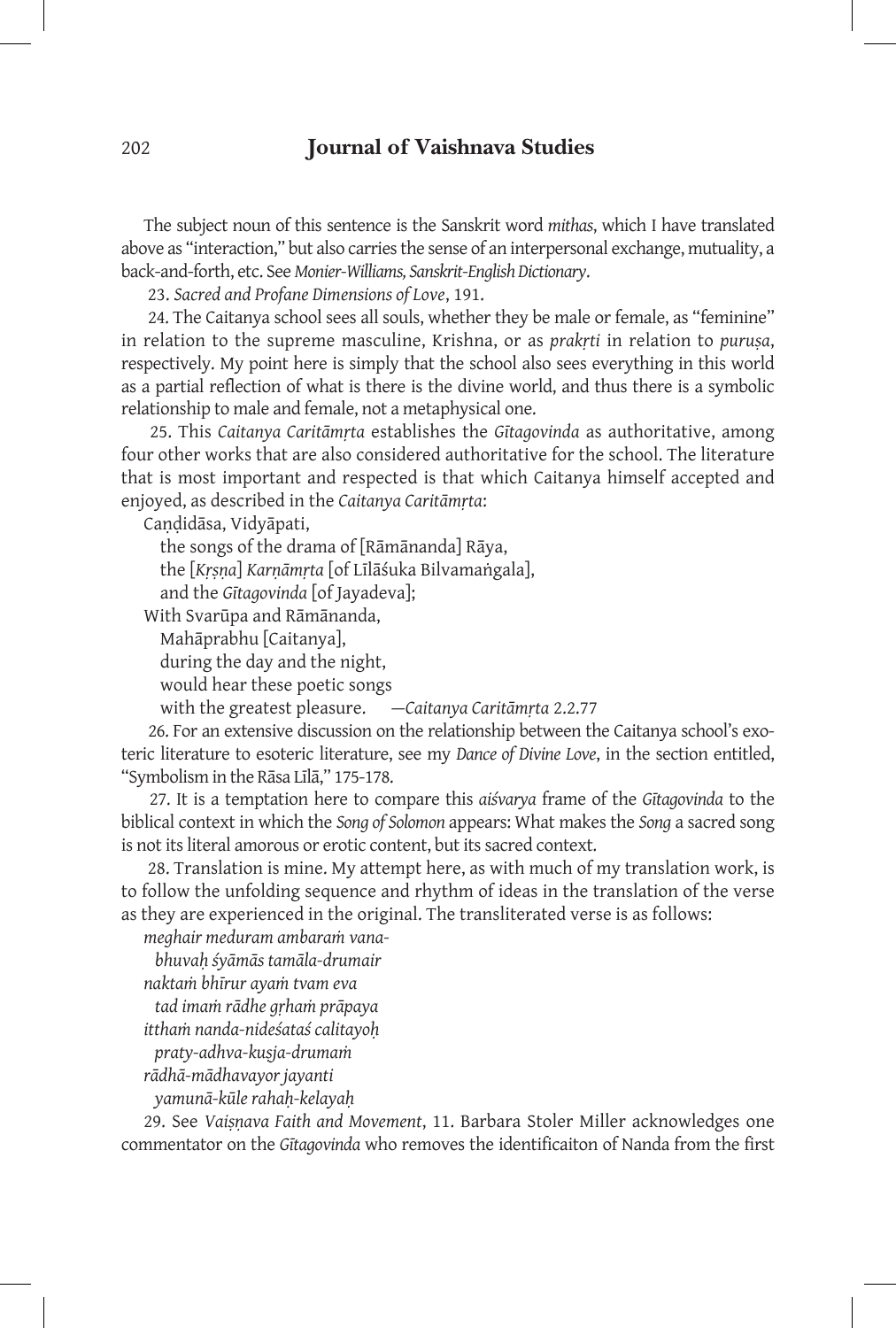verse: "Caitanyadāsa explains that the words spoken by Rādhā's friend are intended to bring joy (*nanda*); Krishna's foster father is thus removed from any involvement with the erotic relationship between Rādhā and Krishna and is replaced by the conventional figure of the *sakhī*" (*Jayadeva's Gītagovinda*, edited and translated by Barbara Stoler Miller [New York: Columbia University Press, 1977], 50.

 30. In the original text that Miller utilized, there is no such mention of Nanda anywhere. However, in the Siegel translation, Nanda appears in Chapter 6 Verse 12, the last verse of that chapter. Interestingly, Miller's translation only presents eleven verses in Chapter 6. I believe my argument for understanding the word nanda as an emotional state rather than a personal name still holds either way.

 31. Miller translation. Although the specific word *nanda* is not the word that appears in Jayadeva's refrain, both Miller and Siegel translate the word *harṣa* in the refrain as "joy." I believe this further supports my argument for the translation of the word *nanda* in the first verse, strengthening the idea that the "heavy joy" that Krishna experiences in the climactic portion of the text is anticipated by Rādhā and Mādhava being conquered by the ways of love and Rādhā's obedience to joy. However, the word *harṣa* constitutes an intensification of the sense of joy in the word *nanda*, conveying a strong erotic sense of climactic joy, which is absent in *nanda*. In this way, the *śṛṅgāra rasa* is not disrupted or mixed by the introduction of an element from *vātsalya rasa*, which mention of Krishna's foster father's name Nanda brings to the verse if the word was not understood otherwise.

 32. This translation of the Rāsa Līlā first verse is taken from my *Dance of Divine Love: The Rāsa Līlā of Krishna from the Bhāgavata Purāṇa, India's Classic Sacred Love Story Introduced, Translated, and Illuminated* (Princeton: Princeton University Press, 2005). The transliteration of the famous first verse of the Rāsa Līlā is as follows:

*bhagavān api tā rātrīḥ*

 *śāradotpulla-mallikāḥ* 

*vīkṣya rantuṁ manaś-cakre*

 *yoga-māyām upāśritaḥ*

33. *Bhāgavata Purāṇa* 10.33.40. See *Dance of Divine Love*.

 34. *Gītagovinda* (GG) 7.20, from *Sacred and Profane Dimensions of Love*, by Lee Siegel (Delhi: Oxford University Press, 1978).

35. GG 12.28, Siegel translation.

36. See *Bhāgavata Purāṇa* verses 10.33.27-36. *Dance of Divine Love*, 73-76.

37. See *Gītagovinda* 12.29.

38. Siegel translation.

 39. From *Love Song of the Dark Lord: Jayadeva's Gītagovinda*, edited and translated by Barbara Stoler Miller (New York: Columbia University Press, 1977).

40. Siegel translation.

41. *The Bhakti Sūtra*, Aphorism 24.

 42. Viśvanātha's vision of selfless love can be observed throughout his commentary, known as the *Sārārtha Darśinī*, on the Rāsa Līlā chapters.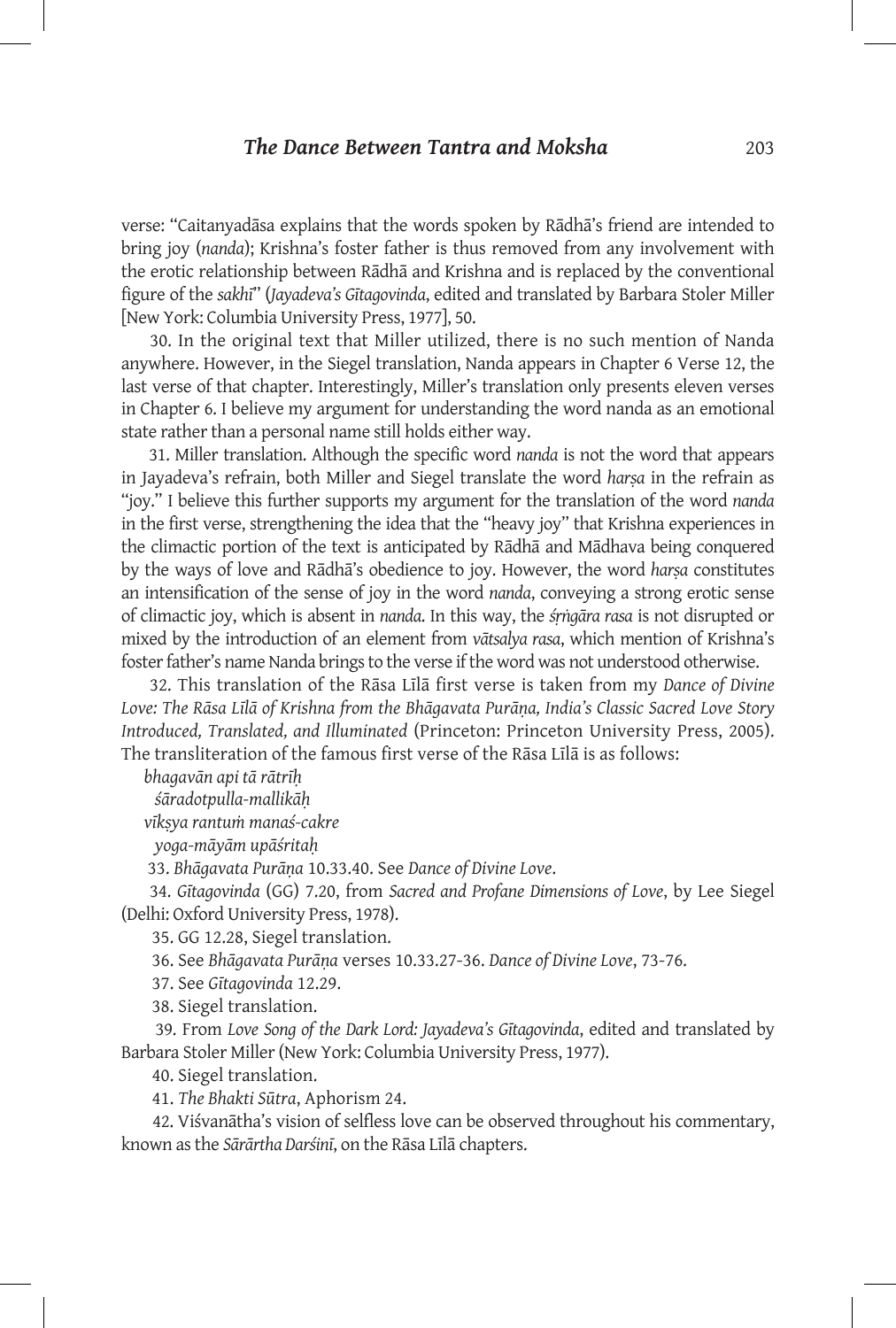43. This verse is quoted from Rūpa Gosvāmin's *Bhaktirasāmṛtasindhu* 1.2.285-6.

 44. See *Bhaktirasāmṛtasindhu* 1.2.299. The term *kāmānuga* refers either to the *bhakta* who is united with Krishna as the Gopīs are, or who desires to serve those Vraja Gopikās who are supremely devoted to Krishna.

45. *Monier Williams Sanskrit-English Dictionary*.

 46. In a spirit of ascetical renunciation, one sometimes finds a total denunciation of loving human relationships between men and women in marriage within Vaishnava communities. And thus the senses of *prākṛta* as "low" and "vulgar" are often invoked by both the *Bhāgavata* as well as by renounced persons. But these prominently expressed attitudes should not be understood as precluding the *sāttvika* relations possible in this world. Indeed, even in the *Bhāgavata Purāṇa*, I have shown that there are multiple instances of applying the word *premā*, and derivative related words, to human interactions with other humans, and even animals, despite the fact that the early theologians of the Caitanya school reserve the term for the highest and purest love attainable for the divine. For more on this, see my Dance of Divine Love.

 47. There is a good amount of scholarly discussion on the nature of *kāma* in comparison to *premā*. See David Haberman's *Journey Through the Twelve Forests* (New York: Oxford University Press, 1994), 160-165; *At Play with Krishna: Pilgrimage Dramas from Brindavan*, by John Stratton Hawley in assocation with Shrivatsa Goswami (Princeton: Princeton University Press, 1981), 186-187; Frédérique Appel Marglin's "Types of Sexual Union and their Implicit Meanings," especially the section entitled, "Kāma and Prema," in *The Divine Consort: Rādhā and the Goddesses of India*, edited by John Stratton Hawley and Donna Marie Wulff (Delhi: Motilal Banarsidass, 1984), 298-315; and my extensive discussion in *Dance of Divine Love*, especially sections "Ethical Boundaries and Boundless Love" and "The Vision of Devotional Love," 158-152.

48. See Chapters 7, 9, and 10 in the *Bhagavad Gītā* for the "I am" expressions.

 49. See my *Bhagavad Gītā: The Beloved Lord's Secret Love Song* (New York: Harper Collins, 20007/2010), especially the section "The Secret Love Song," 272-278.

 50. See my *Bhagavad Gītā: The Beloved Lord's Secret Love Song*, in which I argue that Krishna's *viśva-rūpa* is clearly not the climactic expression of the text. Rather, it is the eighteenth and last chapter that delivers the climactic message in the form of Krishna's secret declaration of his intense love and yearning for humans and their love and devotion.

 51. See Klaus Klostermaier, "*Hṛdayavidyā*: A Sketch of a Hindu-Christian Theology of Love" (*Journal of Ecumenical Studies* [1972]), 765.

 52. See "Rasa Theory," coauthored by David Buchta and Graham M. Schweig (*Brill's Encyclopedia of Hinduism*, Vol. 2, edited by Knut A. Jacobsen, 2010).

53. *Love Song of the Dark Lord*, 14.

54. *Sacred and Profane Dimensions of Love*, 185.

55. *Love Song of the Dark Lord*, 15.

 56. Geoffrey Parrinder, *World Religions: From Ancient History to the Present* (New York: Facts On File Publications, 1985 [1st pub. 1971]) 233.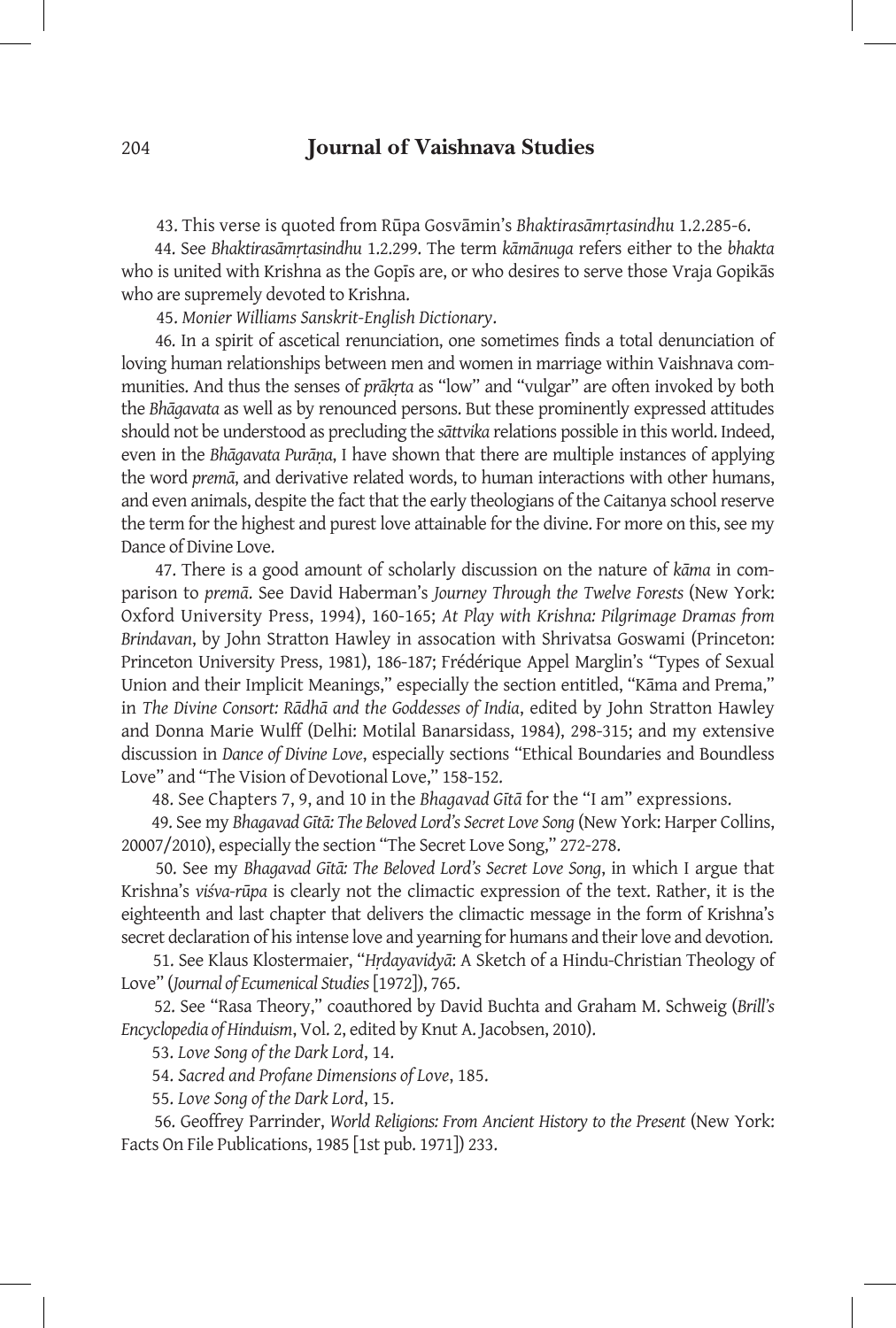57. Parrinder, *World Religions*, 233.

 58. For an extensive discussion on the negative vision of women in relation to liberation and *mokṣa*-oriented practices within the *Bhāgavata Purāṇa*, see *Tales for the Dying: The Death Narrative of the Bhāgavata-Purāṇa*, by E. H. Rick Jarow (Albany: State University of New York Press, 2003). See especially the chapter entitled, "*Strī Naraka Dvāra*: Woman as the Gateway to Hell" (Chapter 5).

59. *Oxford English Dictionary*.

60. *Monier Williams, Sanskrit-English Dictionary*.

 61. The word *kāma* can mean "wish," "desire," "longing," "pleasure," "enjoyment," "love," and "especially sexual love or sensuality." And the word *rati* has the following meanings: "pleasure," "enjoyment," "delight in," "fondness for," "the pleasure of love," "sexual passion or union," and "amorous enjoyment" (*Monier Williams, Sanskrit-English Dictionary*).

 62. The word *śṛṅgāra* is likely the derivative of the word *śṛṅga*, which means "the horn of an animal," or refers to "a horn used for various purposes (as in drinking, for blowing, drawing blood from the skin, etc.)." How this may be related to *śṛṅgāra* is discussed: "the horn as a symbol of self-reliance or strength or haughtiness . . . the rising of desire, excess of love or passion." (*Monier Williams, Sanskrit-English Dictionary*).

63. *Monier Williams, Sanskrit-English Dictionary*.

 64. The term *rāgānuga* refers to the advanced stage of *sādhana-bhakti* in which *bhaktas* are absorbed in appreciating and contemplating the *rāga* or "passionate" or "erotic" *rasa* exhibited within the divine *līlās*. The word *rāga* can mean "love," "affection," "vehement desire of," "delight in," etc. (*Monier Williams Sanskrit-English Dictionary*).

65. *The Art of Loving* (New York: Harper Collins [1956], 2000), 50.

66. ibid., 50.

 67. Here I am reminded of the *Metta Sutta*, which has a very similar expression of applying one's exlusive love for a child to the love for all beings: "Just as a mother would protect her only child even at the risk of her own life, even so let one cultivate a boundless heart towards all beings" (*What the Buddha Taught*, by Walpola Rahula [New York: Grove Press [1959], 1974), 97. In this instance, however, much of Buddhism (and I would argue that there are a few exceptions) does not promote the exclusive side of the equation to the degree that one finds in *bhakti* traditions.

 68. In my *Dance of Divine Love* I interpret the *rāsa-maṇḍala* as a great symbol of the very dance between divine love's inclusivity and exclusivity. The divinity's inclusive love is a more understated theme in the *Gītagovinda* as compared with the Rāsa Līlā in which it was a major theme. Therefore in the latter we find a heroine in the plural, more befitting a picture of the universal, inclusive love in this new definition of the "erotic."

 69. This two-sentence Upanishadic passage is unique. There is perhaps no other passage from the Upanishads that directly indicates the positive value of the love between a man and a woman, even if just to function within a metaphor in order to appreciate the